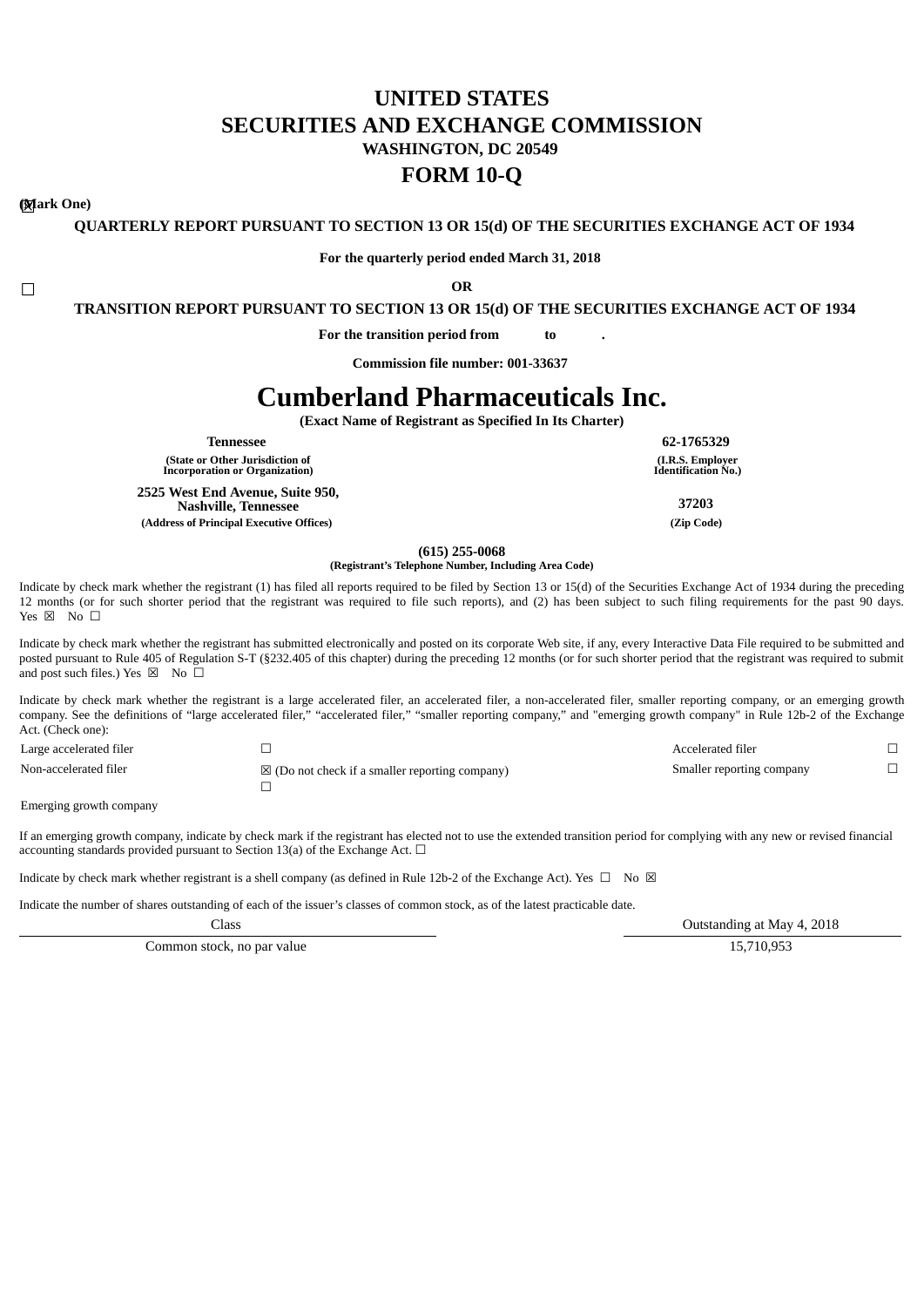# **CUMBERLAND PHARMACEUTICALS INC. INDEX**

<span id="page-1-0"></span>

| <b>PART I - FINANCIAL INFORMATION</b>                                                         | $\underline{\textbf{1}}$ |
|-----------------------------------------------------------------------------------------------|--------------------------|
| <b>Item 1. Financial Statements (Unaudited)</b>                                               | $\overline{\mathbf{1}}$  |
| <b>Condensed Consolidated Balance Sheets</b>                                                  | $\overline{1}$           |
| <b>Condensed Consolidated Statements of Operations and Comprehensive Income (loss)</b>        | $\overline{2}$           |
| <b>Condensed Consolidated Statements of Cash Flows</b>                                        | $\overline{3}$           |
| <b>Condensed Consolidated Statement of Equity</b>                                             | $\overline{4}$           |
| <b>Notes to the Unaudited Condensed Consolidated Financial Statements</b>                     | $\overline{5}$           |
| Item 2. Management's Discussion and Analysis of Financial Condition and Results of Operations | 12                       |
| <b>Item 3. Quantitative and Qualitative Disclosures About Market Risk</b>                     | <u>19</u>                |
| <b>Item 4. Controls and Procedures</b>                                                        | 20                       |
| <b>PART II - OTHER INFORMATION</b>                                                            | 21                       |
| <b>Item 1. Legal Proceedings</b>                                                              | 21                       |
| <b>Item 1A. Risk Factors</b>                                                                  | 21                       |
| Item 2. Unregistered Sales of Equity Securities and Use of Proceeds                           | 21                       |
| Item 6. Exhibits                                                                              | 22                       |
| <b>SIGNATURES</b>                                                                             | 23                       |
|                                                                                               |                          |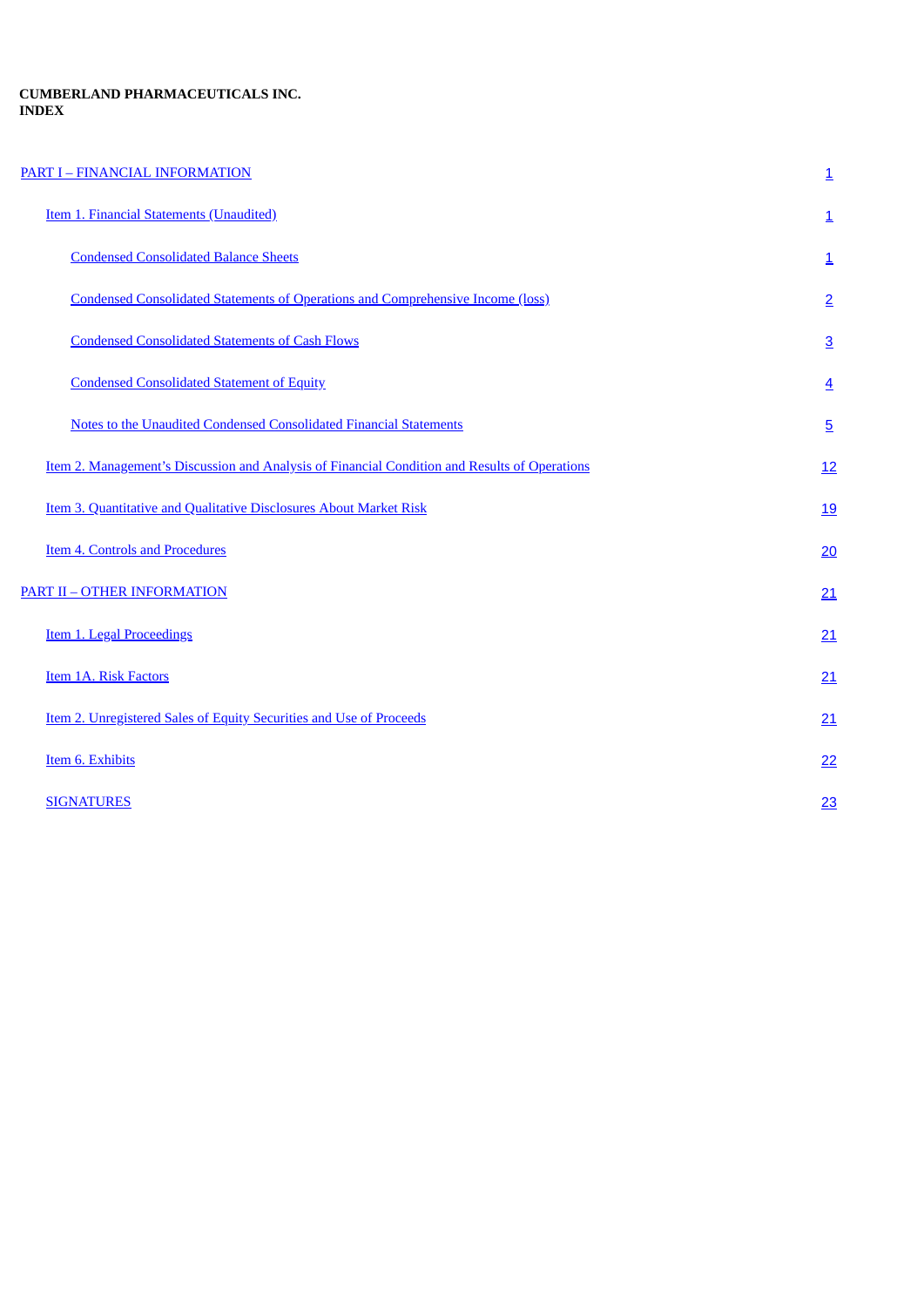# **PART I – FINANCIAL INFORMATION**

# <span id="page-2-1"></span><span id="page-2-0"></span>**Item 1. Financial Statements (Unaudited)**

# **CUMBERLAND PHARMACEUTICALS INC. AND SUBSIDIARIES Condensed Consolidated Balance Sheets (Unaudited)**

|                                                                                                   |      | March 31, 2018 |                | <b>December 31, 2017</b> |
|---------------------------------------------------------------------------------------------------|------|----------------|----------------|--------------------------|
| <b>ASSETS</b>                                                                                     |      |                |                |                          |
| Current assets:                                                                                   |      |                |                |                          |
| Cash and cash equivalents                                                                         | $\$$ | 35,262,976     | - \$           | 45,412,868               |
| Marketable securities                                                                             |      | 15,610,105     |                | 4,672,476                |
| Accounts receivable, net of allowances                                                            |      | 6,301,162      |                | 8,395,112                |
| Inventories, net                                                                                  |      | 6,661,525      |                | 6,737,848                |
| Other current assets                                                                              |      | 2,987,404      |                | 3,466,541                |
| Total current assets                                                                              |      | 66,823,172     |                | 68,684,845               |
| Property and equipment, net                                                                       |      | 566,907        |                | 528,882                  |
| Intangible assets, net                                                                            |      | 21,052,197     |                | 21,444,545               |
| Deferred tax assets, net                                                                          |      | 87,210         |                | 87,210                   |
| Other assets                                                                                      |      | 2,565,354      |                | 2,486,830                |
| <b>Total assets</b>                                                                               | \$   | 91,094,840     | $\mathfrak{S}$ | 93,232,312               |
| <b>LIABILITIES AND EQUITY</b>                                                                     |      |                |                |                          |
| <b>Current liabilities:</b>                                                                       |      |                |                |                          |
| Accounts payable                                                                                  | \$   | 8,518,879      | -\$            | 8,979,929                |
| Other current liabilities                                                                         |      | 7,770,977      |                | 8,714,814                |
| Total current liabilities                                                                         |      | 16,289,856     |                | 17,694,743               |
| Revolving line of credit                                                                          |      | 12,000,000     |                | 9,800,000                |
| Other long-term liabilities                                                                       |      | 1,930,679      |                | 1,815,968                |
| <b>Total liabilities</b>                                                                          |      | 30,220,535     |                | 29,310,711               |
| Commitments and contingencies                                                                     |      |                |                |                          |
| Equity:                                                                                           |      |                |                |                          |
| Shareholders' equity:                                                                             |      |                |                |                          |
| Common stock—no par value; 100,000,000 shares authorized; 15,727,250 and 15,723,075 shares issued |      |                |                |                          |
| and outstanding as of March 31, 2018 and December 31, 2017, respectively                          |      | 51,755,834     |                | 52,410,941               |
| Retained earnings                                                                                 |      | 9,329,983      |                | 11,709,222               |
| Total shareholders' equity                                                                        |      | 61,085,817     |                | 64,120,163               |
| Noncontrolling interests                                                                          |      | (211, 512)     |                | (198, 562)               |
| <b>Total equity</b>                                                                               |      | 60,874,305     |                | 63,921,601               |
| Total liabilities and equity                                                                      | \$   | 91,094,840     | \$             | 93,232,312               |

<span id="page-2-2"></span>See accompanying Notes to Unaudited Condensed Consolidated Financial Statements.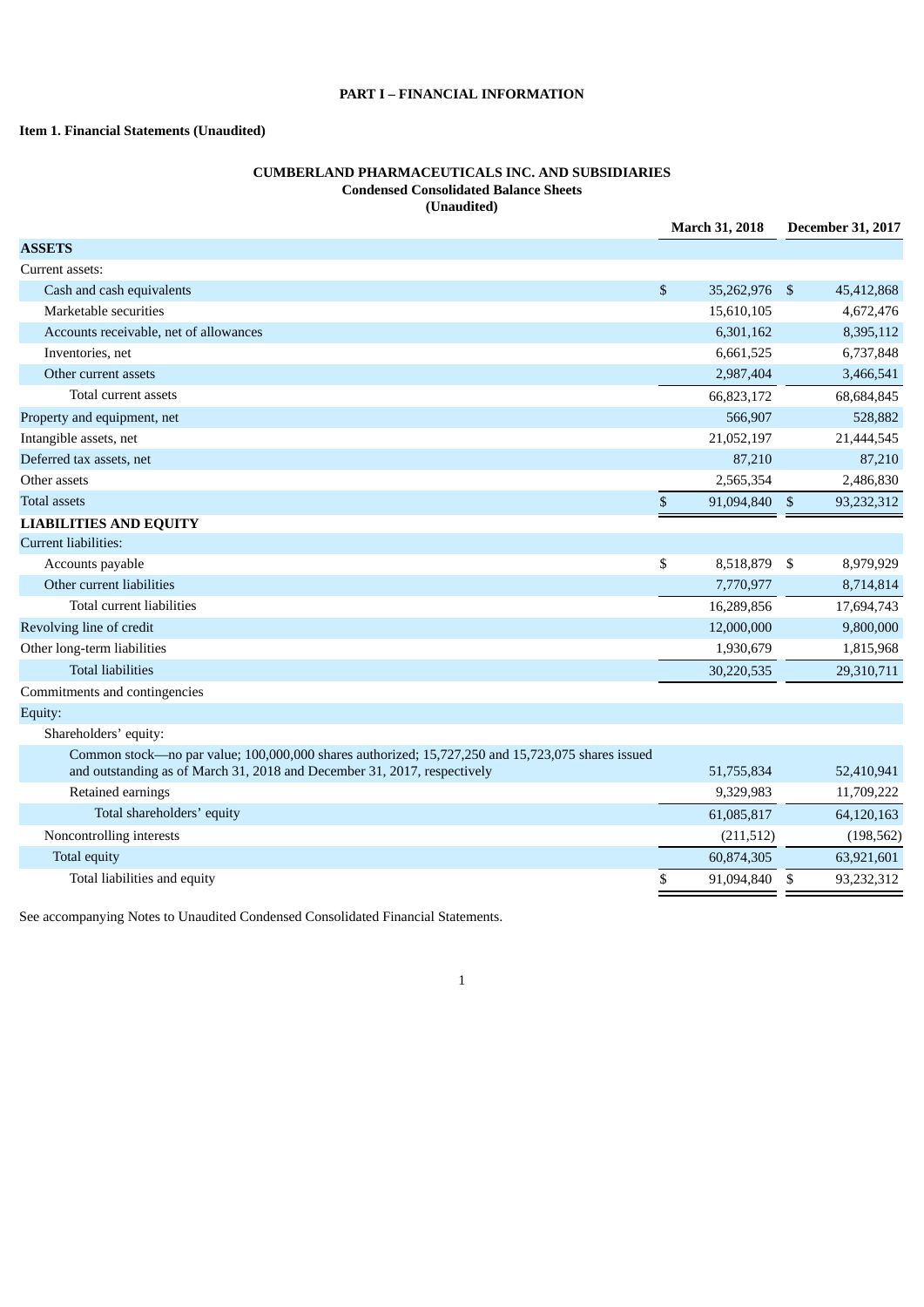# **CUMBERLAND PHARMACEUTICALS INC. AND SUBSIDIARIES Condensed Consolidated Statements of Operations and Comprehensive Income (loss) (Unaudited)**

|                                                                 |              | Three months ended March 31,    |             |  |
|-----------------------------------------------------------------|--------------|---------------------------------|-------------|--|
|                                                                 | 2018         |                                 | 2017        |  |
| Net revenues                                                    | $\mathbb{S}$ | 8,587,605<br>$\mathbf{\hat{S}}$ | 9,636,755   |  |
| Costs and expenses:                                             |              |                                 |             |  |
| Cost of products sold                                           |              | 1,527,961                       | 1,381,497   |  |
| Selling and marketing                                           |              | 4,670,511                       | 5,293,020   |  |
| Research and development                                        |              | 1,874,939                       | 898,363     |  |
| General and administrative                                      |              | 2,330,281                       | 2,110,233   |  |
| Amortization                                                    |              | 636,135                         | 611,444     |  |
| Total costs and expenses                                        |              | 11,039,827                      | 10,294,557  |  |
| Operating income (loss)                                         |              | (2,452,222)                     | (657, 802)  |  |
| Interest income                                                 |              | 82,494                          | 52,535      |  |
| Interest expense                                                |              | (18, 302)                       | (31,715)    |  |
| Income (loss) before income taxes                               |              | (2,388,030)                     | (636, 982)  |  |
| Income tax (expense) benefit                                    |              | (4,159)                         | (656, 587)  |  |
| Net income (loss)                                               |              | (2,392,189)                     | (1,293,569) |  |
| Net loss at subsidiary attributable to noncontrolling interests |              | 12,950                          | 19,123      |  |
| Net income (loss) attributable to common shareholders           |              | (2,379,239)<br>-\$              | (1,274,446) |  |
| Earnings (loss) per share attributable to common shareholders   |              |                                 |             |  |
| - basic                                                         | \$           | $(0.15)$ \$                     | (0.08)      |  |
| - diluted                                                       | \$           | $(0.15)$ \$                     | (0.08)      |  |
| Weighted-average shares outstanding                             |              |                                 |             |  |
| - basic                                                         |              | 15,689,240                      | 16,042,219  |  |
| - diluted                                                       |              | 15,689,240                      | 16,042,219  |  |
| Comprehensive income (loss) attributable to common shareholders |              | (2,379,239)                     | (1,274,446) |  |
| Net loss at subsidiary attributable to noncontrolling interests |              | 12,950                          | 19,123      |  |
| Total comprehensive income (loss)                               | $\$$         | $(2,392,189)$ \$                | (1,293,569) |  |

<span id="page-3-0"></span>See accompanying Notes to Unaudited Condensed Consolidated Financial Statements.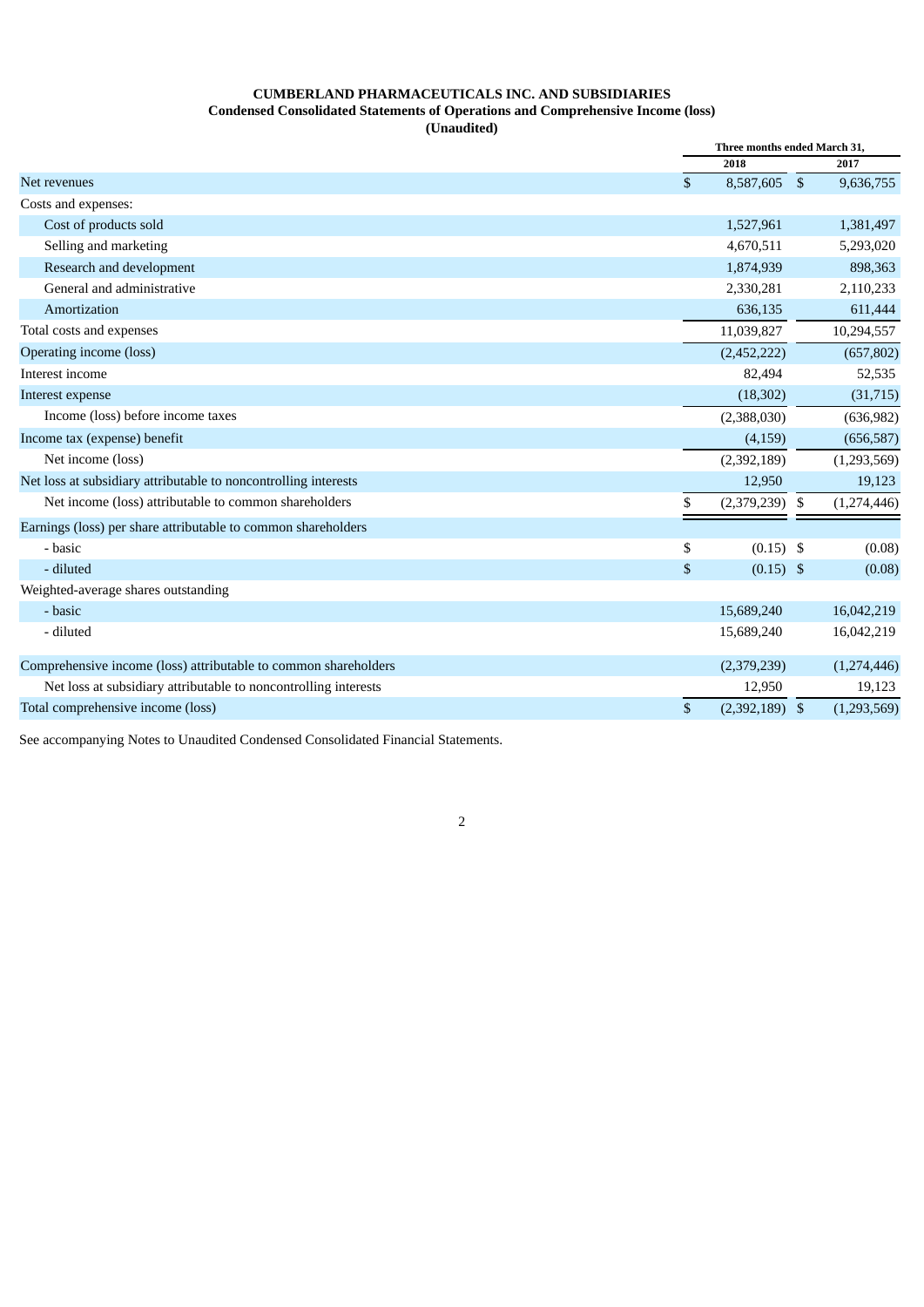# **CUMBERLAND PHARMACEUTICALS INC. AND SUBSIDIARIES Condensed Consolidated Statements of Cash Flows (Unaudited)**

|                                                                                      | Three months ended March 31, |      |             |  |
|--------------------------------------------------------------------------------------|------------------------------|------|-------------|--|
|                                                                                      | 2018                         |      | 2017        |  |
| Cash flows from operating activities:                                                |                              |      |             |  |
| Net income (loss)                                                                    | \$<br>$(2,392,189)$ \$       |      | (1,293,569) |  |
| Adjustments to reconcile net income (loss) to net cash used in operating activities: |                              |      |             |  |
| Depreciation and amortization expense                                                | 692,991                      |      | 661,485     |  |
| Deferred tax expense                                                                 |                              |      | 758,112     |  |
| Share-based compensation                                                             | 339,209                      |      | 254,585     |  |
| Excess tax (benefit) expense derived from exercise of stock options                  |                              |      | (92, 741)   |  |
| Noncash interest expense                                                             | 18,303                       |      | 26,778      |  |
| Noncash investment gains                                                             | (43, 338)                    |      | (4,807)     |  |
| Net changes in assets and liabilities affecting operating activities:                |                              |      |             |  |
| Accounts receivable                                                                  | 2,093,950                    |      | 2,395,348   |  |
| Inventories                                                                          | 76,323                       |      | (275, 175)  |  |
| Other current assets and other assets                                                | 600,884                      |      | 132,819     |  |
| Accounts payable and other current liabilities                                       | (1,254,535)                  |      | (1,216,345) |  |
| Other long-term liabilities                                                          | 103,991                      |      | 92,881      |  |
| Net cash provided by operating activities                                            | 235,589                      |      | 1,439,371   |  |
| Cash flows from investing activities:                                                |                              |      |             |  |
| Additions to property and equipment                                                  | (94, 881)                    |      | (123, 945)  |  |
| Purchases of marketable securities                                                   | (15, 151, 948)               |      | (792, 716)  |  |
| Proceeds from sale of marketable securities                                          | 4,257,657                    |      | 941,087     |  |
| Additions to intangible assets                                                       | (532, 954)                   |      | (453, 961)  |  |
| Net cash used in investing activities                                                | (11,522,126)                 |      | (429, 535)  |  |
| Cash flows from financing activities:                                                |                              |      |             |  |
| Borrowings on line of credit                                                         | 12,000,000                   |      |             |  |
| Repayments on line of credit                                                         | (9,800,000)                  |      |             |  |
| Sales of shares of common stock, net of offering costs                               | 200,909                      |      |             |  |
| Payments of deferred offering costs                                                  | (248, 108)                   |      |             |  |
| Repurchase of common shares                                                          | (1,016,156)                  |      | (545, 924)  |  |
| Net cash provided by (used in) financing activities                                  | 1,136,645                    |      | (545, 924)  |  |
| Net increase (decrease) in cash and cash equivalents                                 | (10, 149, 892)               |      | 463,912     |  |
| Cash and cash equivalents at beginning of period                                     | 45,412,868                   |      | 34,510,330  |  |
| Cash and cash equivalents at end of period                                           | \$<br>35,262,976             | - \$ | 34,974,242  |  |

<span id="page-4-0"></span>See accompanying Notes to Unaudited Condensed Consolidated Financial Statements.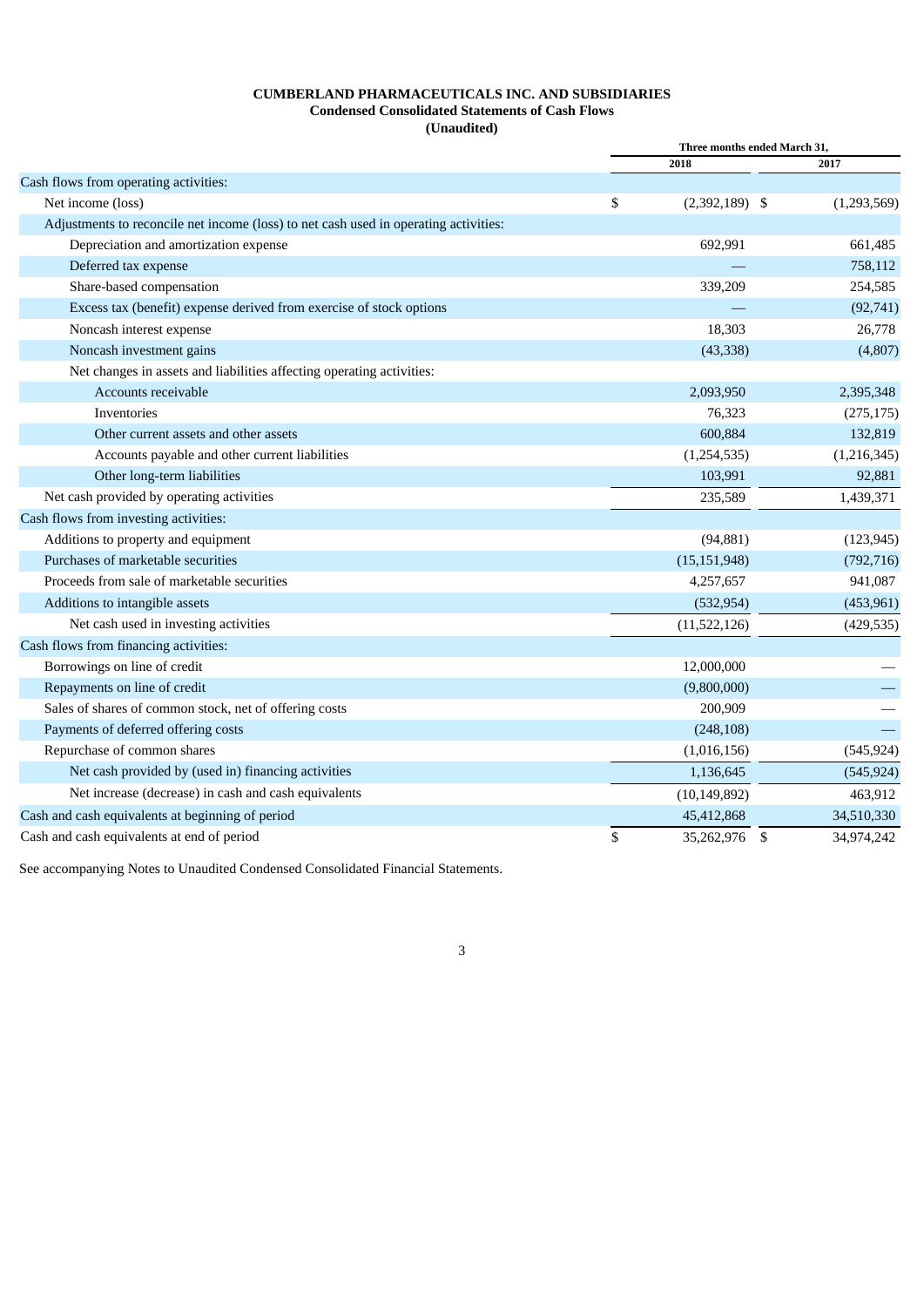# **CUMBERLAND PHARMACEUTICALS INC. AND SUBSIDIARIES Condensed Consolidated Statement of Equity (Unaudited)**

|                                                                  | <b>Common stock</b> |        |               |                          |             |           | Noncontrolling  |  |                     |  |
|------------------------------------------------------------------|---------------------|--------|---------------|--------------------------|-------------|-----------|-----------------|--|---------------------|--|
|                                                                  | <b>Shares</b>       | Amount |               | <b>Retained earnings</b> |             | interests |                 |  | <b>Total equity</b> |  |
| Balance, December 31, 2017                                       | 15,723,075          |        | 52,410,941    |                          | 11,709,222  | S         | $(198, 562)$ \$ |  | 63,921,601          |  |
| Proceeds from the sale of common stock, net of<br>offering costs | 30,704              |        | 200,909       |                          |             |           |                 |  | 200,909             |  |
| Share-based compensation                                         | 145,550             |        | 339,209       |                          |             |           |                 |  | 339,209             |  |
| Repurchase of common shares                                      | (172,079)           |        | (1, 195, 225) |                          |             |           |                 |  | (1, 195, 225)       |  |
| Net loss                                                         |                     |        |               |                          | (2,379,239) |           | (12,950)        |  | (2,392,189)         |  |
| Balance, March 31, 2018                                          | 15,727,250          |        | 51,755,834    | \$                       | 9,329,983   |           | $(211,512)$ \$  |  | 60,874,305          |  |

4

<span id="page-5-0"></span>See accompanying Notes to Unaudited Condensed Consolidated Financial Statements.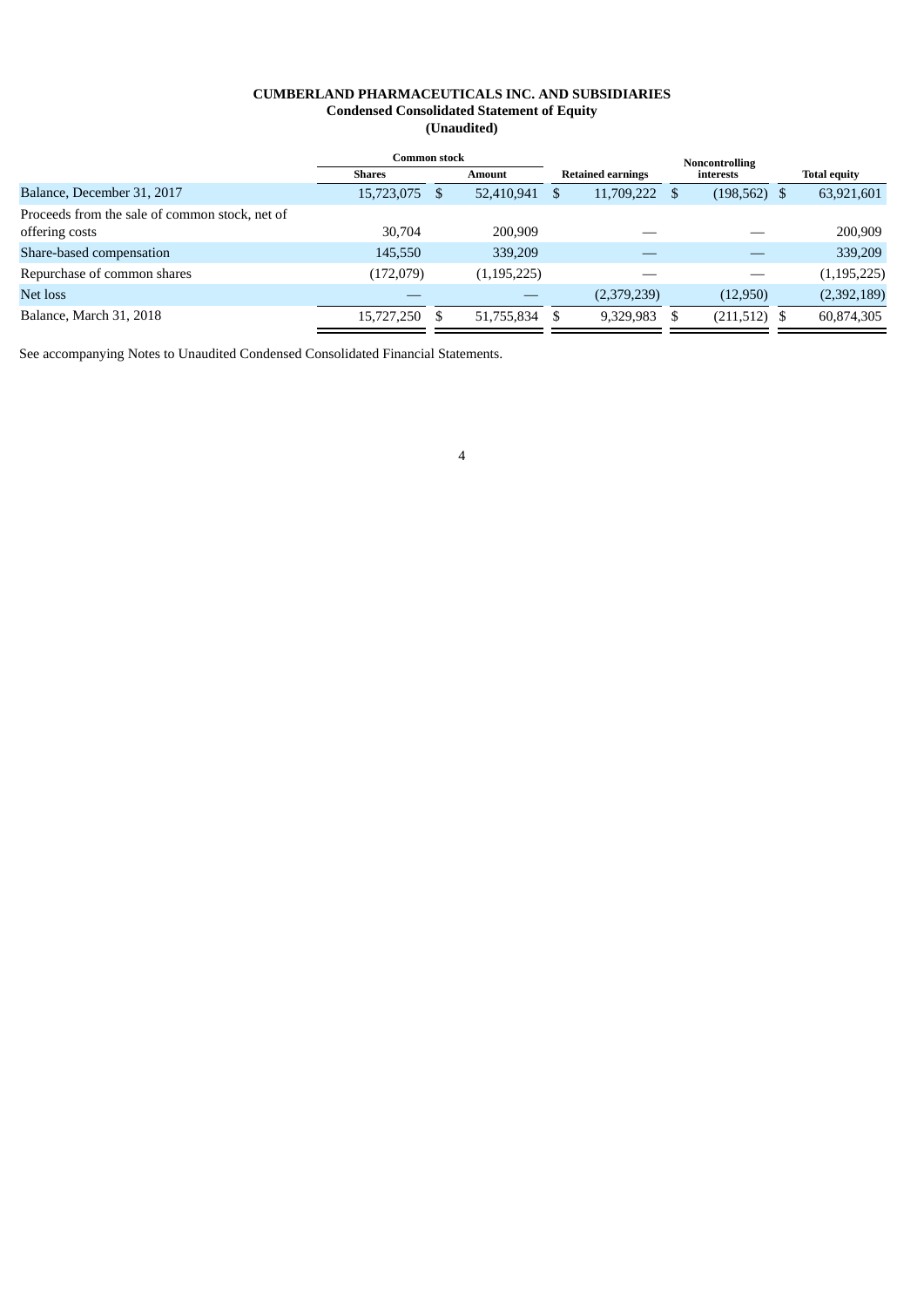# **(1) ORGANIZATION AND BASIS OF PRESENTATION**

Cumberland Pharmaceuticals Inc. ("Cumberland," the "Company," or as used in the context of "we," "us," or "our") is a specialty pharmaceutical company focused on the acquisition, development and commercialization of branded prescription products. The Company's primary target markets are hospital acute care, gastroenterology, and oncology supportive care. These medical specialties are characterized by relatively concentrated prescriber bases that the Company believes can be penetrated effectively by small, targeted sales forces. Cumberland is dedicated to providing innovative products that improve quality of care for patients and address unmet or poorly met medical needs.

Cumberland focuses its resources on maximizing the commercial potential of its products, as well as developing new product candidates, and has both internal development and commercial capabilities. The Company's products are manufactured by third parties, which are overseen by Cumberland's quality control and manufacturing professionals. The Company works closely with its third-party distribution partners to make its products available in the United States.

In the opinion of management, the accompanying unaudited condensed consolidated financial statements of the Company have been prepared on a basis consistent with the December 31, 2017 audited consolidated financial statements, with the exception of the impacts of adopting accounting pronouncements during 2018, and include all adjustments, consisting of only normal recurring adjustments, necessary to fairly present the information set forth herein. All significant intercompany accounts and transactions have been eliminated in consolidation. The unaudited condensed consolidated financial statements have been prepared in accordance with the regulations of the Securities and Exchange Commission (the "SEC"), and certain information and disclosures have been condensed or omitted as permitted by the SEC for interim period presentation. These unaudited condensed consolidated financial statements should be read in conjunction with the audited consolidated financial statements and notes included in our Annual Report on Form 10-K for the year ended December 31, 2017 (the "2017 Annual Report on Form 10-K"). The results of operations for the three months ended March 31, 2018 are not necessarily indicative of the results to be expected for the entire fiscal year or any future period.

Total comprehensive income (loss) consisted solely of net income (loss) for the three months ended March 31, 2018 and 2017.

#### *Adoption of Revenue Accounting Standard*

Effective January 1, 2018, the Company adopted the Financial Accounting Standards Board's ("FASB") amended guidance in the form of Accounting Standards Update ("ASU") No. 2014-09, "Revenue from Contracts with Customers," (ASC 606). Results for reporting periods beginning after January 1, 2018 are presented under ASC 606, while prior period amounts were not adjusted and are reported in accordance with ASC 605.

#### *Net Product Revenue*

Revenue from sales of products is recognized at the point where the customer obtains control of the goods and we satisfy our performance obligation, which occurs upon either shipment of the product or arrival at its destination, depending upon the shipping terms of the transaction. Payment terms typically range from 30 to 45 days from date of shipment. The Company's net product revenue reflects the reduction from gross product revenue for estimated allowances for chargebacks, discounts and damaged goods, and reflects sales related accruals for rebates, coupons, product returns, and certain administrative and service fees. Significant judgments must be made in determining the transaction price for our sales of products related to these adjustments.

#### *Sales Rebates and Discounts*

The allowances against accounts receivable for chargebacks, discounts, expired and damaged goods are determined on a product-by-product basis, and established by management as the Company's best estimate at the time of sale based on each product's historical experience adjusted to reflect known changes in the factors that impact such allowances. These allowances are established based on the contractual terms with direct and indirect customers and analyses of historical levels of chargebacks, discounts and credits claimed for damaged and expired product.

Other organizations, such as managed care providers, pharmacy benefit management companies and government agencies, may receive rebates from the Company based on either negotiated contracts to carry the Company's products or reimbursements for filled prescriptions. These entities are considered indirect customers of the Company. In conjunction with recognizing a sale to a wholesaler, sales revenues are reduced and accrued liabilities are increased by the Company's estimate of the rebate that may be claimed.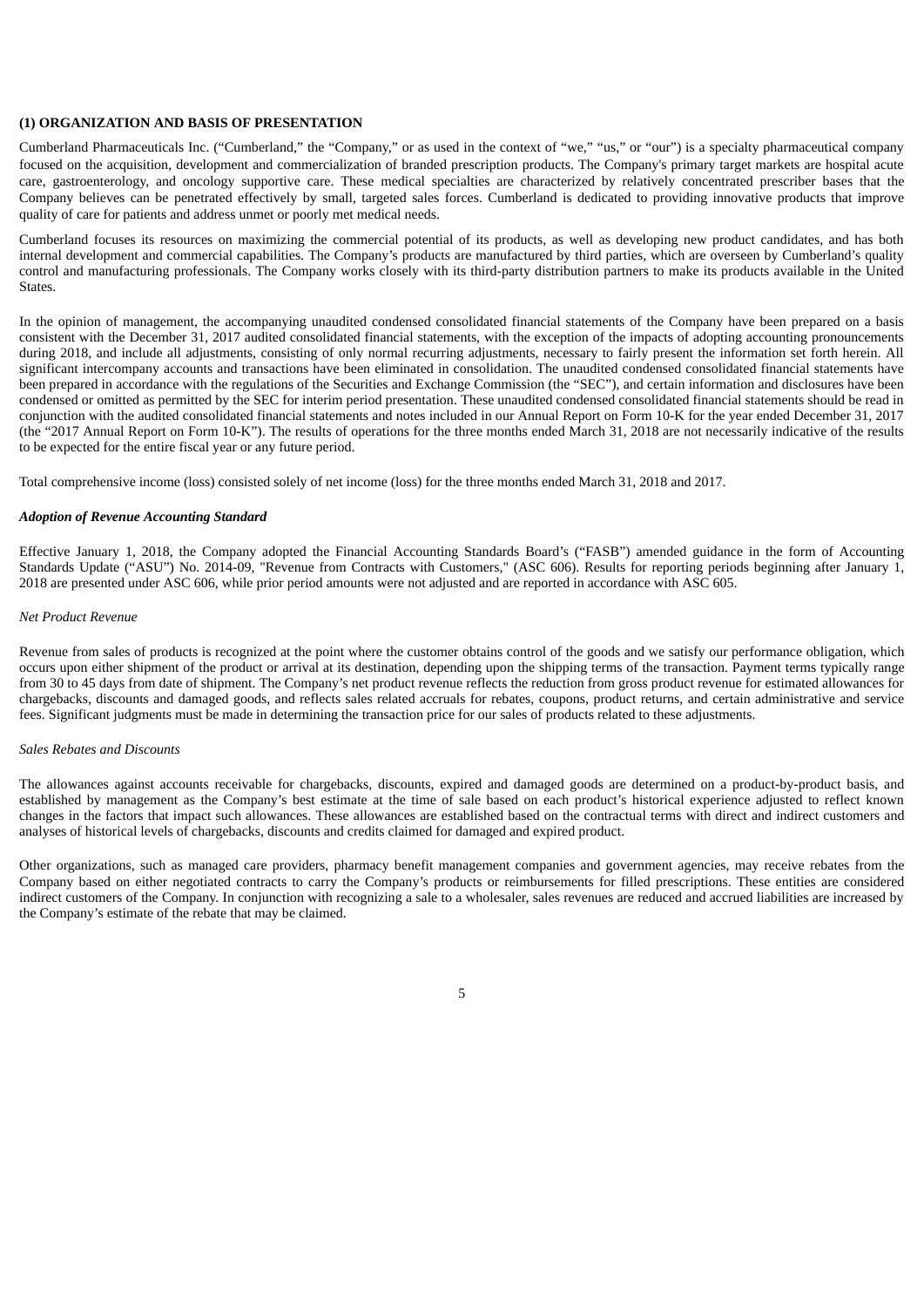#### *Sales Returns*

Consistent with industry practice, the Company maintains a return policy that allows customers to return product within a specified period prior to and subsequent to the expiration date. The Company's estimate of the provision for returns is based upon historical experience, expiration date by product as well as any other tactor expected to impact future returns. Any changes in the assumptions used to estimate the provision for returns are recognized in the period those assumptions are changed.

#### *Recent Accounting Guidance*

#### *Recent Adopted Accounting Pronouncements*

In May 2014, the FASB issued amended guidance in the form of ASU No. 2014-09, "Revenue from Contracts with Customers." ("ASC 606") The core principle of the new guidance is to recognize revenues when promised goods or services are transferred to customers in an amount that reflects the consideration to which an entity expects to be entitled for those goods or services. The new guidance defines a five-step process to achieve this core principle and, in doing so, additional judgments and estimates may be required within the revenue recognition process. The new standard replaced most of the existing revenue recognition standards in U.S. GAAP when it became effective. In July 2015, the FASB issued a one-year deferral of the adoption date, which extended the effective date for us to January 1, 2018, at which point Cumberland adopted the standard.

The Company evaluated its revenues and the new guidance had immaterial impacts to recognition practices upon adoption on January 1, 2018. As part of the adoption, the Company elected to apply the new guidance on a modified retrospective basis. The Company did not record a cumulative effect adjustment to historical retained earnings for initially applying the new guidance as no revenue recognition differences were identified in the timing or amount of revenue. The Company is currently applying the standard in its current practices.

In November 2016, the FASB issued ASU No. 2016-18, "Statement of Cash Flows: Restricted Cash." This revised standard is an effort by the FASB to reduce existing diversity in practice by providing specific guidance on the presentation of restricted cash or restricted cash equivalents in the statement of cash flows. The updated guidance requires that a statement of cash flows explain the change during the period in the total of cash, cash equivalents, and amounts generally described as restricted cash and restricted cash equivalents. As such, amounts generally described as restricted cash and restricted cash equivalents should be included in the "beginning-of-period" and "end-of-period" total amounts shown on the statement of cash flows. The Company adopted the new accounting pronouncement on January 1, 2018, and the adoption did not have a material impact to its statement of cash flows.

In August 2016, the FASB issued amended guidance in the form of a FASB ASU No. 2016-15, "Statement of Cash Flows: Classification of Certain Cash Receipts and Cash Payments." The core principle of the new guidance is to address eight specific cash flow issues with the objective of reducing the existing diversity in practice. The Company adopted the new accounting pronouncement on January 1, 2018, and the adoption did not have a material impact to its statement of cash flows.

#### *Recent Accounting Pronouncements - Not Yet Adopted*

In June 2016, the FASB issued ASU No. 2016-13, "Financial Instruments-Credit Losses," which changes the impairment model for most financial assets and certain other instruments. For trade and other receivables, held-to-maturity debt securities, loans and other instruments, companies will be required to use a new forward-looking "expected loss" model that generally will result in the earlier recognition of allowances for losses. For available-for-sale debt securities with unrealized losses, companies will measure credit losses in a manner similar to what they do today, except that the losses will be recognized as allowances rather than as reductions in the amortized cost of the securities. Companies will have to disclose significantly more information, including information they use to track credit quality by year of origination for most financing receivables. Companies will apply the standard's provisions as a cumulative-effect adjustment to retained earnings as of the beginning of the first reporting period in which the guidance is adopted. This standard is effective for the Company on January 1, 2020 with early adoption permitted. The Company is in the initial stage of evaluating the impact of this new standard on its trade and other receivables.

In February 2016, the FASB issued guidance in the form of a FASB ASU No. 2016-12, "Leases." The new standard establishes a right-of-use ("ROU") model that requires a lessee to record an ROU asset and a lease liability on the balance sheet for all leases with terms longer than twelve months. Leases will be classified as either finance or operating, with classification affecting the pattern of expense recognition in the income statement. A modified retrospective transition approach is required for lessees for capital and operating leases existing at, or entered into after, the beginning of the earliest comparative period presented in the financial statements, with certain optional practical expedients available. The new standard is effective for fiscal years beginning after December 15, 2018, including interim periods within those fiscal years. The Company is evaluating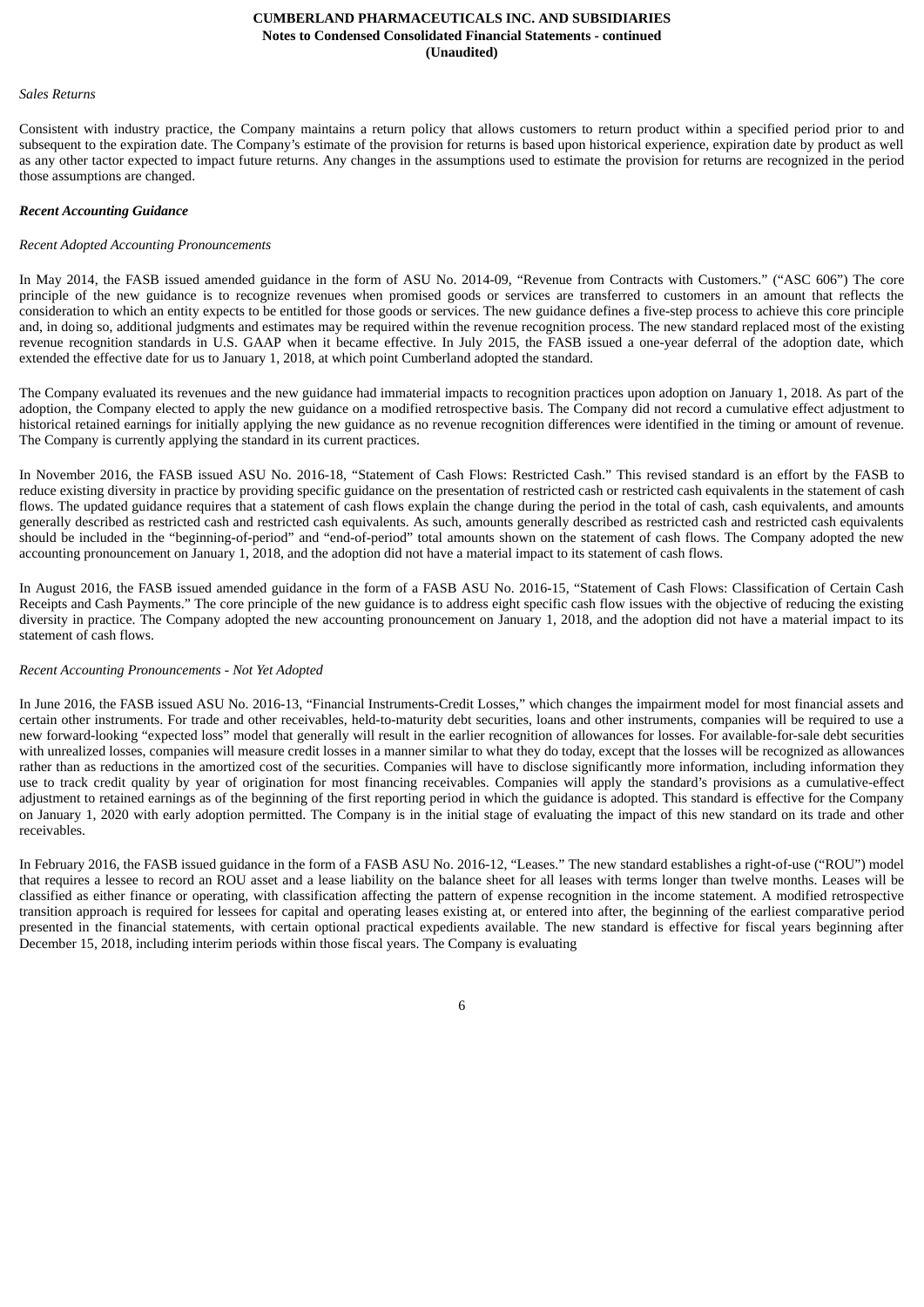its current lease agreements for the impact of its pending adoption of the new standard on its consolidated financial statements and disclosures. The Company's significant operating leases include the lease of approximately 25,500 square feet of office space in Nashville, Tennessee for its corporate headquarters. This lease currently expires in October 2022. The operating leases also include the lease of approximately 14,200 square feet of office and wet laboratory space in Nashville, Tennessee by Cumberland Emerging Technologies ("CET"), our majority-owned subsidiary, in which it operates the CET Life Sciences Center. This lease currently expires in April 2023.

#### *Accounting Policies:*

# Use of Estimates

In preparing the condensed consolidated financial statements in conformity with U.S. GAAP, management must make decisions that impact the reported amounts and the related disclosures. Such decisions include the selection of the appropriate accounting principles to be applied and the assumptions on which to base accounting estimates. In reaching such decisions, management applies judgments based on its understanding and analysis of the relevant circumstances, historical experience, and other available information. Actual results could differ from those estimates under different assumptions and conditions. The Company's most significant estimates include: (1) its allowances for chargebacks and accruals for rebates and product returns and (2) the allowances for obsolescent or unmarketable inventory.

#### *Operating Segments*

The Company has one operating segment which is specialty pharmaceutical products. Management has chosen to organize the Company based on the type of products sold. Operating segments are identified as components of an enterprise about which separate discrete financial information is evaluated by the chief operating decision maker, or decision-making group, in making decisions regarding resource allocation and assessing performance. The Company, which uses consolidated financial information in determining how to allocate resources and assess performance, has concluded that our specialty pharmaceutical products compete in similar economic markets and similar circumstances. Substantially all of the Company's assets are located in the United States and total revenues are primarily attributable to U.S. customers.

# **(2) MARKETABLE SECURITIES**

The Company invests in marketable debt securities in order to maximize its return on cash. Marketable securities consist of short-term cash investments, U.S. Treasury notes and bonds, U.S. government agency issued mortgage-backed securities, U.S. government agency notes and bonds, Small Business Administration ("SBA") loan pools, and corporate bonds. At the time of purchase, the Company classifies marketable securities as either trading securities or available-for-sale securities, depending on the intent at that time. As of March 31, 2018 and December 31, 2017, the marketable securities are comprised solely of trading securities. Trading securities are carried at fair value with unrealized gains and losses recognized as a component of interest income in the condensed consolidated statements of operations and comprehensive income (loss).

The Company's fair value measurements follow the appropriate rules as well as the fair value hierarchy that prioritizes the information used to develop the measurements. It applies whenever other guidance requires (or permits) assets or liabilities to be measured at fair value and gives the highest priority to unadjusted quoted prices in active markets for identical assets or liabilities (Level 1 measurements) and the lowest priority to unobservable inputs (Level 3 measurements).

A summary of the fair value hierarchy that prioritizes observable and unobservable inputs used to measure fair value into three broad levels is described below:

- Level 1 Quoted prices for identical instruments in active markets.
- Level 2 Quoted prices for similar instruments in active markets; quoted prices for identical or similar instruments in markets that are not active; and model-derived valuations whose inputs are observable or whose significant value drivers are observable.
- Level 3 Significant inputs to the valuation model are unobservable.

The Company's fair values of marketable securities are determined based on valuations provided by a third-party pricing service, as derived from such service's pricing models, and are considered either Level 1 or Level 2 measurements, depending on the nature of the investment. The Company has no marketable securities in which the fair value is determined based on Level 3 measurements. The level of management judgment required in evaluating fair value for Level 1 investments is minimal. Similarly, there is little subjectivity or judgment required for Level 2 investments valued using valuation models that are standard across the industry and whose parameter inputs are quoted in active markets. Inputs to the models may include, but are not limited to, reported trades, executable bid and ask prices, broker/dealer quotations, prices or yields of securities with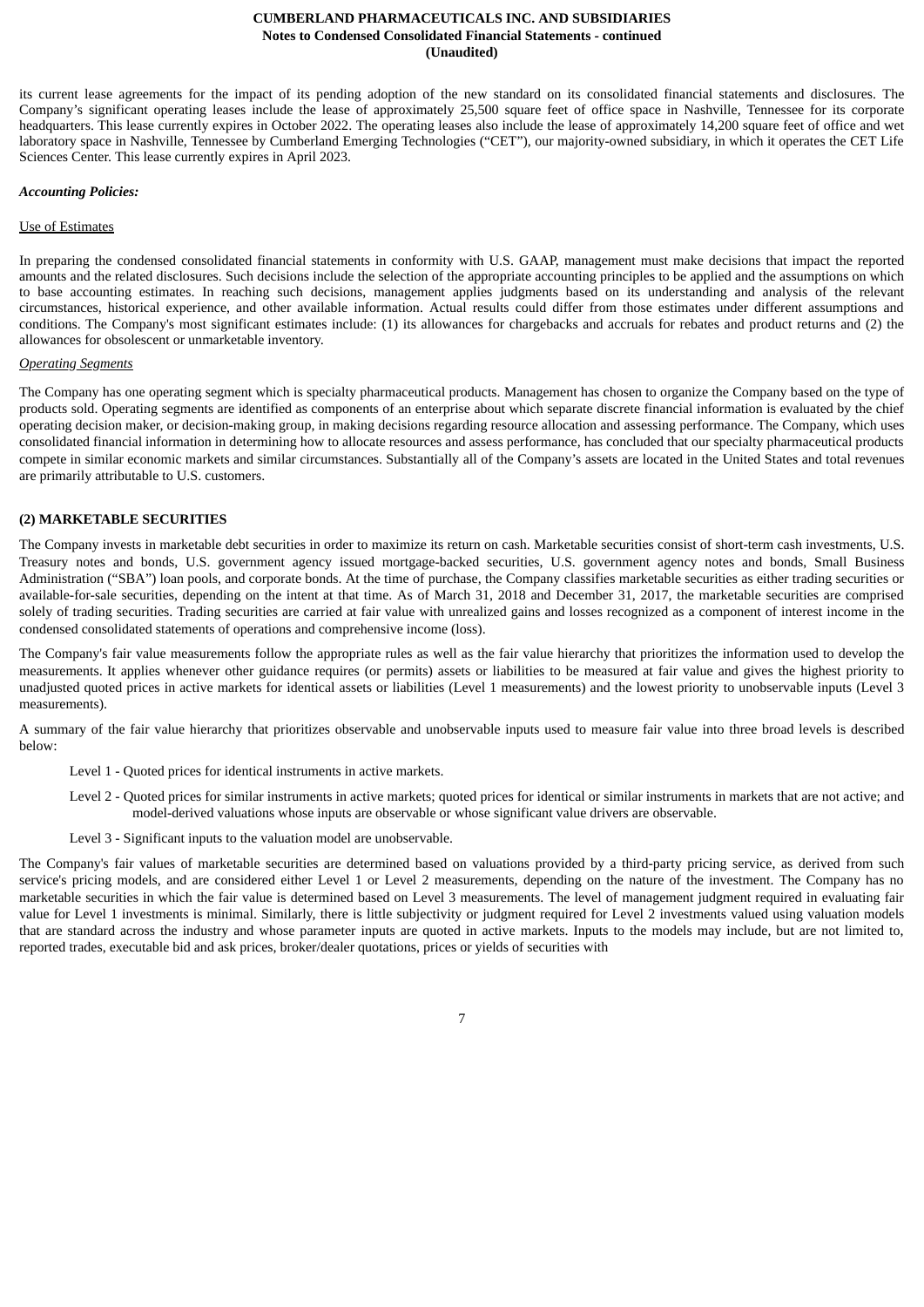similar characteristics, benchmark curves or information pertaining to the issuer, as well as industry and economic events. Based on the information available, the Company believes that the valuations provided by the third-party pricing service, as derived from such service's pricing models, are representative of prices that would be received to sell the assets at the measurement date (exit prices). There were no transfers of assets between levels within the fair value hierarchy.

The following table summarizes the fair value of our marketable securities, by level within the fair value hierarchy, as of each period end:

|                                                                  | March 31, 2018 |                          |      |           |      | <b>December 31, 2017</b> |  |                                 |      |                |  |           |
|------------------------------------------------------------------|----------------|--------------------------|------|-----------|------|--------------------------|--|---------------------------------|------|----------------|--|-----------|
|                                                                  |                | Level 1                  |      | Level 2   |      | Total                    |  | <b>Level 1</b>                  |      | <b>Level 2</b> |  | Total     |
| U.S. Treasury notes and bonds                                    | S.             | 6,486,345                |      |           |      | 6,486,345 \$             |  |                                 |      | $-$ \$         |  |           |
| U.S. Agency issued mortgage-backed<br>securities – variable rate |                | $\overline{\phantom{0}}$ | - \$ | 1,569,884 | - \$ | 1,569,884 \$             |  | $\overbrace{\phantom{aaaaa}}$   | - \$ | 3,539,102 \$   |  | 3,539,102 |
| U.S. Agency notes and bonds - fixed rate                         |                |                          |      |           |      |                          |  |                                 |      | 198,293        |  | 198,293   |
| Corporate bonds                                                  |                |                          |      | 2,502,977 |      | 2,502,977                |  |                                 |      |                |  |           |
| SBA loan pools - variable rate                                   |                |                          |      | 548.641   |      | 548,641                  |  |                                 |      | 935,081        |  | 935,081   |
| Short-term cash investments                                      |                |                          |      | 4,502,258 |      | 4,502,258                |  |                                 |      |                |  |           |
| Total fair value of marketable securities                        |                | 6,486,345                | - \$ | 9,123,760 |      | 15,610,105 \$            |  | $\hspace{0.1mm}-\hspace{0.1mm}$ |      | 4,672,476 \$   |  | 4,672,476 |

# **(3) EARNINGS (LOSS) PER SHARE**

The following table reconciles the numerator and denominator used to calculate diluted earnings (loss) per share for the three months ended March 31, 2018 and 2017:

|                                                       |  | Three months ended March 31, |  |             |
|-------------------------------------------------------|--|------------------------------|--|-------------|
|                                                       |  | 2018                         |  | 2017        |
| Numerator:                                            |  |                              |  |             |
| Net income (loss) attributable to common shareholders |  | $(2,379,239)$ \$             |  | (1,274,446) |
| Denominator:                                          |  |                              |  |             |
| Weighted-average shares outstanding - basic           |  | 15,689,240                   |  | 16,042,219  |
| Dilutive effect of other securities                   |  |                              |  |             |
| Weighted-average shares outstanding - diluted         |  | 15,689,240                   |  | 16,042,219  |

As of March 31, 2018 and 2017, restricted stock awards and options to purchase 247,530 and 237,875 shares of common stock, respectively, were outstanding but were not included in the computation of diluted earnings per share because the effect would be antidilutive.

# **(4) REVENUES**

#### *Product Revenues*

The Company accounts for revenues from contracts with customers under ASC 606, which became effective January 1, 2018. As part of the adoption of ASC 606, the Company applied the new standard on a modified retrospective basis analyzing open contracts as of January 1, 2018. Results for reporting periods beginning after January 1, 2018 are presented under ASC 606, while prior period amounts were not adjusted and are reported in accordance with ASC 605. However, no cumulative effect adjustment to historical retained earnings was necessary as no revenue recognition differences were identified when comparing the revenue recognition criteria under ASC 606 to previous requirements. See further discussion in Note 1.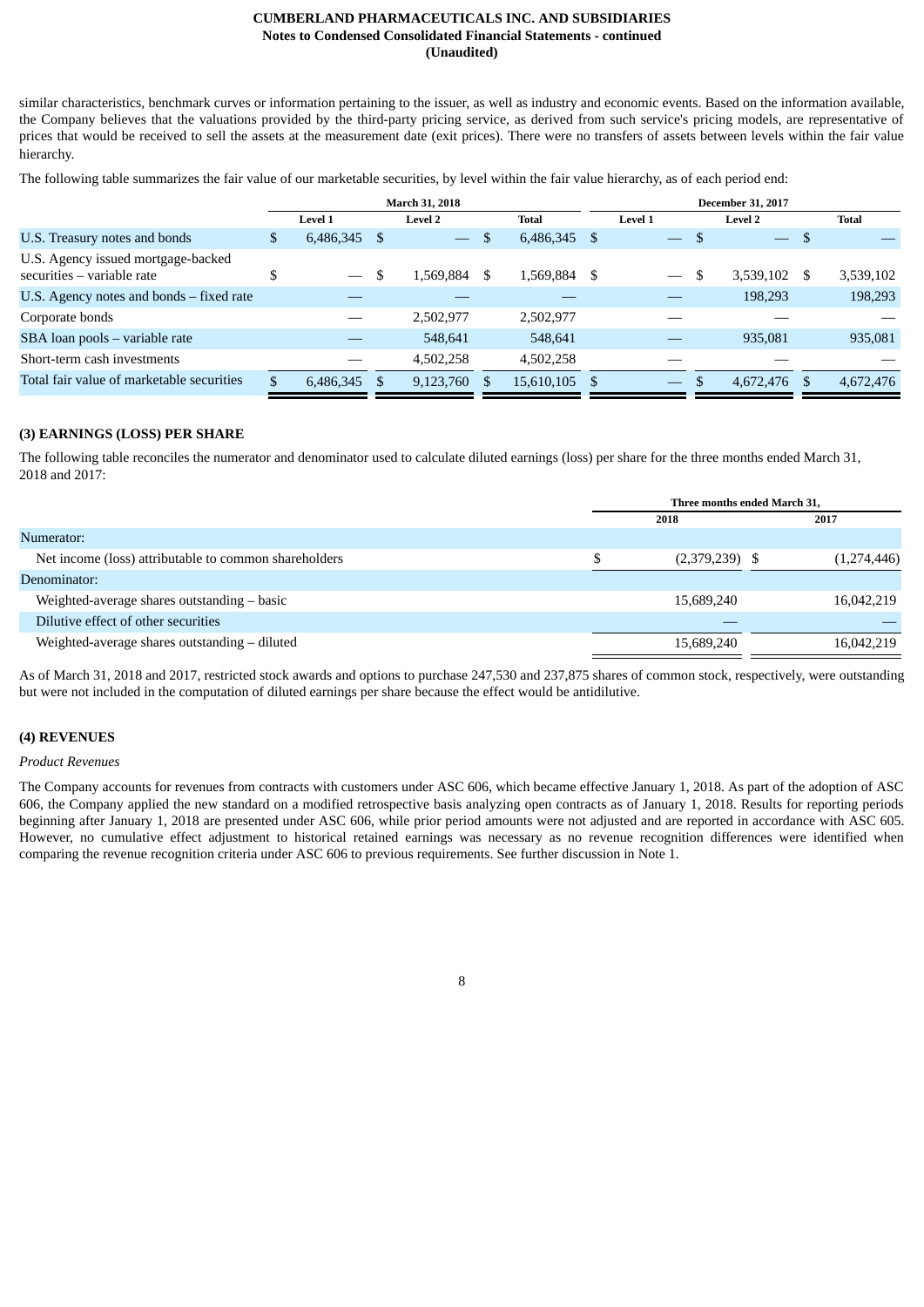The Company's net revenues consisted of the following for the three months ended March 31, 2018 and 2017:

|                    | Three months ended March 31, |  |           |  |
|--------------------|------------------------------|--|-----------|--|
|                    | 2018                         |  | 2017      |  |
| Products:          |                              |  |           |  |
| Acetadote          | \$<br>1,273,764 \$           |  | 1,265,440 |  |
| Omeclamox-Pak      | 141,392                      |  | 645,325   |  |
| Kristalose         | 3,269,901                    |  | 2,386,591 |  |
| Vaprisol           | 93,890                       |  | 684,548   |  |
| Caldolor           | 1,039,747                    |  | 813,027   |  |
| Ethyol             | 2,256,073                    |  | 3,666,808 |  |
| Totect             | 412,774                      |  |           |  |
| Other              | 100,064                      |  | 175,016   |  |
| Total net revenues | \$<br>8,587,605 \$           |  | 9,636,755 |  |

Cumberland supplies Perrigo Company ("Perrigo") with an Authorized Generic version of the Company's Acetadote product. The Company's revenue generated by sales of its Authorized Generic distributed by Perrigo is included in the Acetadote product revenue presented above. The Company's share of Authorized Generic revenue was \$0.8 million and \$0.9 million for first quarter of 2018 and 2017, respectively.

# *Other Revenues*

The Company has entered into agreements, beginning in 2012, with international partners for commercialization of the Company's products. The international agreements provide that each of the partners are responsible for seeking regulatory approvals for the products, and following approvals, each partner will handle ongoing distribution and sales in the respective international territories. The Company maintains responsibility for the intellectual property and product formulations. Under the international agreements, the Company is entitled to receive non-refundable, up-front payments at the time the agreements are entered into and milestone payments upon the partners' achievement of defined regulatory approvals and sales milestones. The Company recognizes revenue for these substantive milestones using the milestone method. The Company is also entitled to receive royalties on future sales of the products under the agreements.

# **(5) INVENTORIES**

The Company works closely with third parties to manufacture and package finished goods for sale. Based on the relationship with the manufacturer or packager, the Company will either take title to the finished goods at the time of shipment or at the time of arrival from the manufacturer. The Company then warehouses such goods until distribution and sale. Inventories are stated at the lower of cost or net realizable value with cost determined using the first-in, first-out method.

The Company continually evaluates inventory for potential losses due to excess, obsolete or slow-moving inventory by comparing sales history and sales projections to the inventory on hand. When evidence indicates that the carrying value may not be recoverable, a charge is taken to reduce the inventory to its current net realizable value. At March 31, 2018 and December 31, 2017, the Company has recognized and maintained cumulative charges for potential obsolescence and discontinuance losses of approximately \$0.1 million and \$0.2 million, respectively.

In connection with the acquisition of certain product rights related to the Kristalose brand, the Company is responsible for the purchase of the active pharmaceutical ingredient ("API") for Kristalose and maintains the inventory at the third-party manufacturer. As the API is consumed in production, the value of the API is transferred from raw materials to finished goods. API for the Company's Vaprisol brand is also included in the raw materials inventory total at March 31, 2018 and December 31, 2017.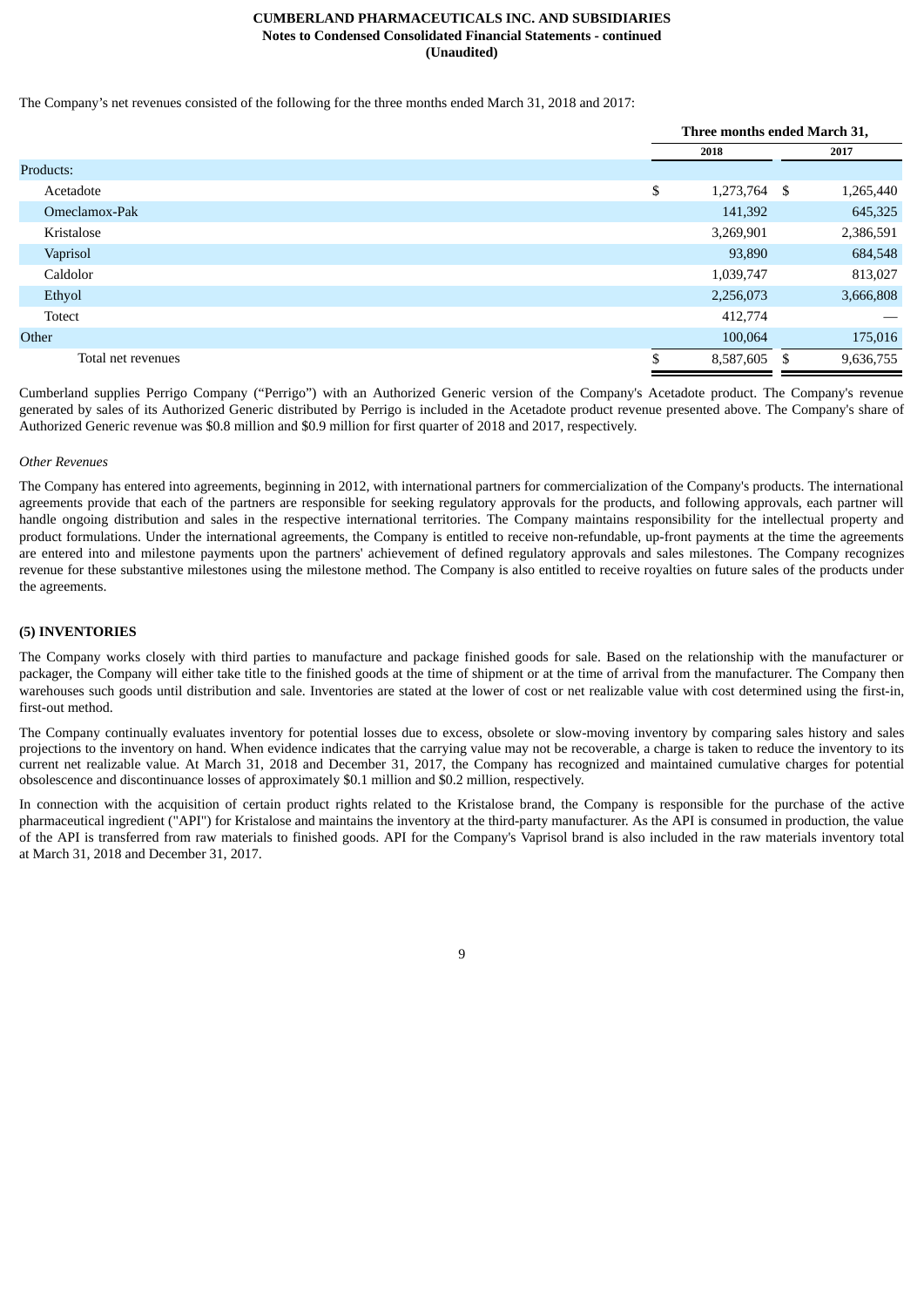As of March 31, 2018 and December 31, 2017, net inventory consisted of the following:

|                                   | <b>March 31, 2018</b> |           |  | <b>December 31, 2017</b> |
|-----------------------------------|-----------------------|-----------|--|--------------------------|
| Raw materials and work in process |                       | 2,642,543 |  | 3,156,002                |
| Consigned inventory               |                       | 418,829   |  | 249,964                  |
| Finished goods                    |                       | 3,600,153 |  | 3,331,882                |
| Total                             |                       | 6,661,525 |  | 6,737,848                |

# **(6) SHAREHOLDERS' EQUITY AND DEBT**

#### *Share Repurchases*

The Company currently has a share repurchase program to repurchase up to \$10 million of its common stock pursuant to Rule 10b-18 of the Securities Exchange Act of 1934. In January 2016, the Company's Board of Directors established the current \$10 million repurchase program to replace the prior authorizations. During the three months ended March 31, 2018 and March 31, 2017, the Company repurchased 172,079 shares and 155,150 shares, respectively, of common stock for approximately \$1.2 million and \$1.0 million, respectively.

#### *Share Sales*

In November 2017, the Company filed a Shelf Registration on Form S-3 with the SEC associated with the sale of up to \$100 million in corporate securities. The Shelf Registration was declared effective in January 2018. During the three months ended March 31, 2018, the Company issued 30,704 shares of common stock for gross proceeds of \$0.2 million as part of its At-The-Market ("ATM") sales agreement with B. Riley FBR.

#### *Restricted Share Grants*

During the three months ended March 31, 2018, the Company issued 229,205 shares of restricted stock to employees and directors. Restricted stock issued to employees generally cliff-vests on the fourth anniversary of the date of grant and for directors on the one-year anniversary of the date of grant. Stock compensation expense is presented as a component of general and administrative expense in the condensed consolidated statements of operations and comprehensive income (loss).

#### *Debt Agreement*

On July 31, 2017, the Company entered into a Revolving Credit Loan Agreement with Pinnacle Bank ("Pinnacle Agreement"). The Pinnacle Agreement replaced the June 2014 Revolving Credit Loan Agreement with SunTrust Bank, which was to expire on June 30, 2018. The Company had \$12.0 million in borrowings under that agreement at March 31, 2018. The Pinnacle Agreement provides for an aggregate principal amount of up to \$20 million and has a three-year term expiring on July 31, 2020. The initial revolving line of credit is up to \$12 million with the ability to increase the borrowing amount up to \$20 million, upon the satisfaction of certain conditions.

The interest rate on the Pinnacle Agreement is based on LIBOR plus an interest rate spread. There is no LIBOR minimum and the LIBOR pricing provides for an interest rate spread of 1.75% to 2.75% (representing an interest rate of 3.3% at March 31, 2018). In addition, a fee of 0.25% per year is charged on the unused line of credit. Interest and the unused line fee are payable quarterly. Borrowings under the line of credit are collateralized by substantially all of our assets.

Under the Pinnacle Agreement, Cumberland is subject to one financial covenant, the maintenance of a Funded Debt Ratio, as such term is defined in the agreement and determined on a quarterly basis. The Company achieved compliance with the Funded Debt Ratio covenant as of March 31, 2018 through the utilization of the covenant cure section of the agreement.

# **(7) INCOME TAXES**

On December 22, 2017, the U.S. government enacted comprehensive tax legislation commonly referred to as the Tax Cuts and Jobs Act ("the Tax Act"). The Tax Act makes broad and complex changes to the U.S. tax code, including, but not limited to, (1) reducing the U.S. federal corporate tax rate to 21% (2) eliminating the corporate alternative minimum tax ("AMT") and changing how AMT credits can be realized; (3) capital expensing; and (4) creating new limitations on deductible interest expense and executive compensation.

The SEC staff issued Staff Accounting Bulletin ("SAB") 118 which provides guidance for the tax effects of the Tax Act. SAB 118 provides a measurement period that should not extend beyond one year from the Tax Act enactment date for companies to complete the accounting under ASC 740. In accordance with SAB 118, a company must reflect the income tax effects of those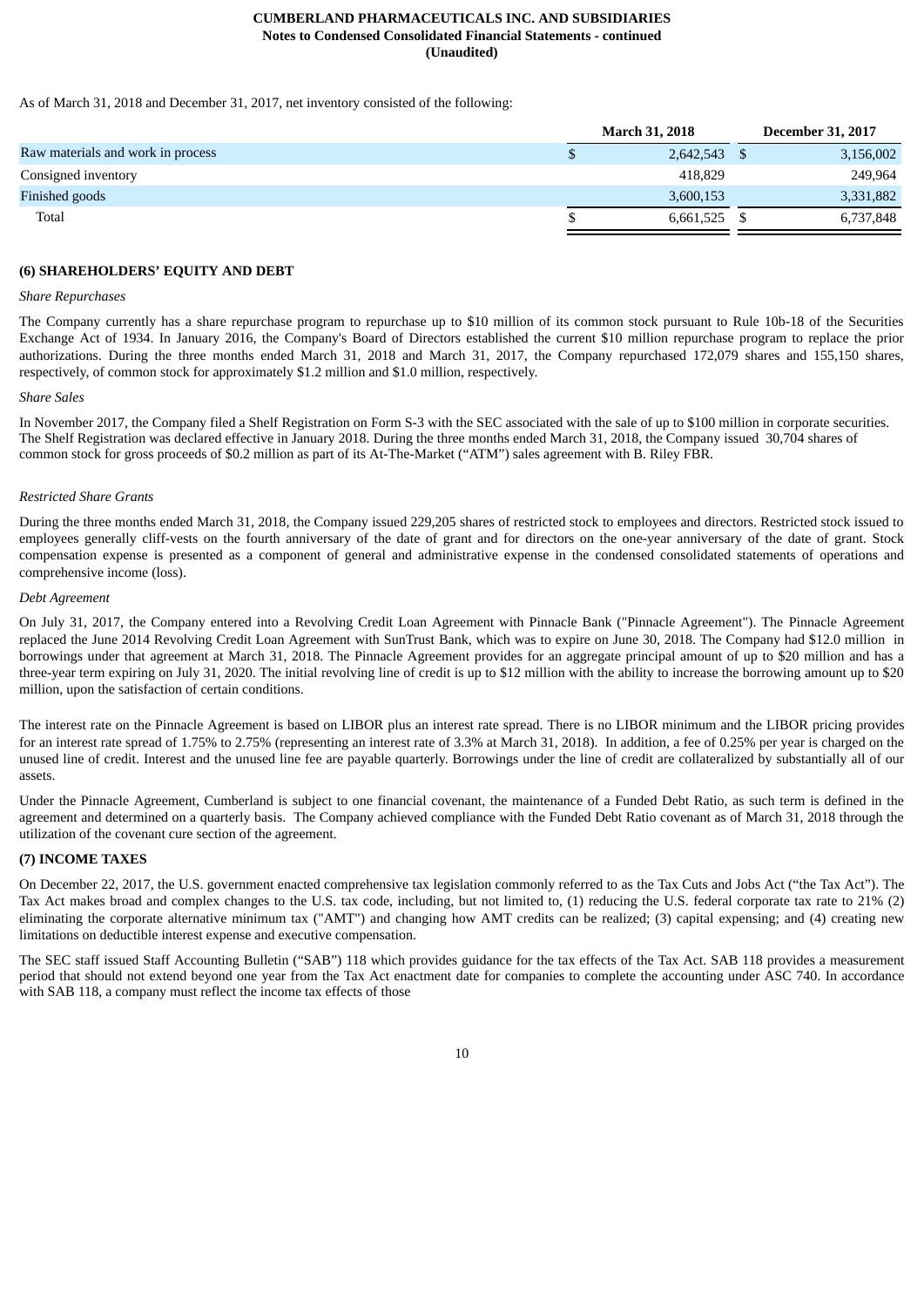aspects of the Tax Act for which the accounting under ASC 740 is complete. To the extent that a company's accounting for certain income tax effects of the Tax Act is incomplete but it is able to determine a reasonable estimate, it must record a provisional estimate in the financial statements. If a company cannot determine a provisional estimate to be included in the financial statements, it should continue to apply ASC 740 on the basis of the provisions of the tax laws that were in effect immediately before the enactment of the Tax Act.

In connection with our analysis of the impact of the Tax Act, we have a net tax benefit of \$0.1 million of March 31, 2018. This net tax benefit consists entirely of the release of the valuation allowance against AMT credits that will be realizable under the Tax Act in future periods. While the Company does not expect to record further amounts related to the Tax Act, we will continue to evaluate additional guidance as it is released by the Internal Revenue Service and will record additional amounts if needed.

The Company expects it will continue to pay minimal taxes in future periods through the continued utilization of net operating loss carryforwards, as it is able to achieve taxable income through its operations.

# **(8) COLLABORATIVE AGREEMENTS**

Cumberland is a party to several collaborative arrangements with certain research institutions to identify and pursue promising pre-clinical pharmaceutical product candidates. The Company has determined that these collaborative agreements do not meet the criteria for accounting under ASC Topic 808, Collaborative Agreements. The agreements do not specifically designate each party's rights and obligations to each other under the collaborative arrangements. Except for patent defense costs, expenses incurred by one party are not required to be reimbursed by the other party. The funding for these programs is generally provided through private sector investments or Federal Small Business Administration (SBIR/STTR) grant programs. Expenses incurred under these collaborative agreements are included in research and development expenses and funding received from private sector investments and grants are recorded as net revenues in the condensed consolidated statements of operations and comprehensive income (loss).

# **(9) COMMITMENTS AND CONTINGENCIES**

#### *Legal Matters*

The Company developed a new formulation of Acetadote (acetylcysteine) Injection as part of the Phase IV commitment in response to a request by the FDA regarding the role of EDTA in the product's formulation. The Company has received several patents from the United States Patent and Trademark Office ("USPTO") since 2012 as well as notices that its Acetadote patents are being challenged on the basis of invalidity or non-infringement by others.

During the third quarter of 2015, an arbitrator issued a final award in the Company's favor, enjoining Mylan Pharma Group Limited and Mylan Teoranta, together with all their affiliates ("Mylan"), from selling, delivering, or giving away any acetylcysteine injectable drug product to another entity or person until April 30, 2018. The arbitration request was filed with the American Arbitration Association for claims against Mylan in connection with agreements which require that Mylan manufacture and supply acetylcysteine drug product, including Acetadote, for us exclusively until April 2016. As the prevailing party, the Company received reimbursement of its attorney's fees and related costs associated with the arbitration.

During the third quarter of 2015, the United States District Court for the Northern District of Illinois, Eastern Division ("District Court") ruled in the Company's favor in its lawsuit against Mylan for infringement of its U.S. Patent number 8,399,445 (the "445 Acetadote Patent"). The opinion upheld our 445 Acetadote Patent and expressly rejected Mylan's validity challenge. The District Court ruled that Mylan is liable to us for infringement of the 445 Acetadote patent in light of Mylan's Abbreviated New Drug Application in which Mylan sought to market a generic version of Acetadote. On November 17, 2015, the District Court entered an order enjoining Mylan and its affiliates from selling or using its generic version of Acetadote until August 2025, the date of expiration of the 445 Acetadote Patent. On October 30, 2015, Mylan filed a notice of appeal to the U.S. Court of Appeals for the Federal Circuit (the "Appeals Court").

<span id="page-12-0"></span>On January 26, 2017, the Appeals Court affirmed the District Court ruling in the Company's favor in its lawsuit against Mylan for infringement of the 445 Acetadote Patent. The Appeals Court opinion affirmed the District Court's ruling upholding Cumberland's 445 Acetadote Patent and expressly rejected Mylan's validity challenge. Additional information on these developments is included in Part 1, Item 3, Legal Proceedings in our Annual Report on Form 10- K for the year ended December 31, 2017.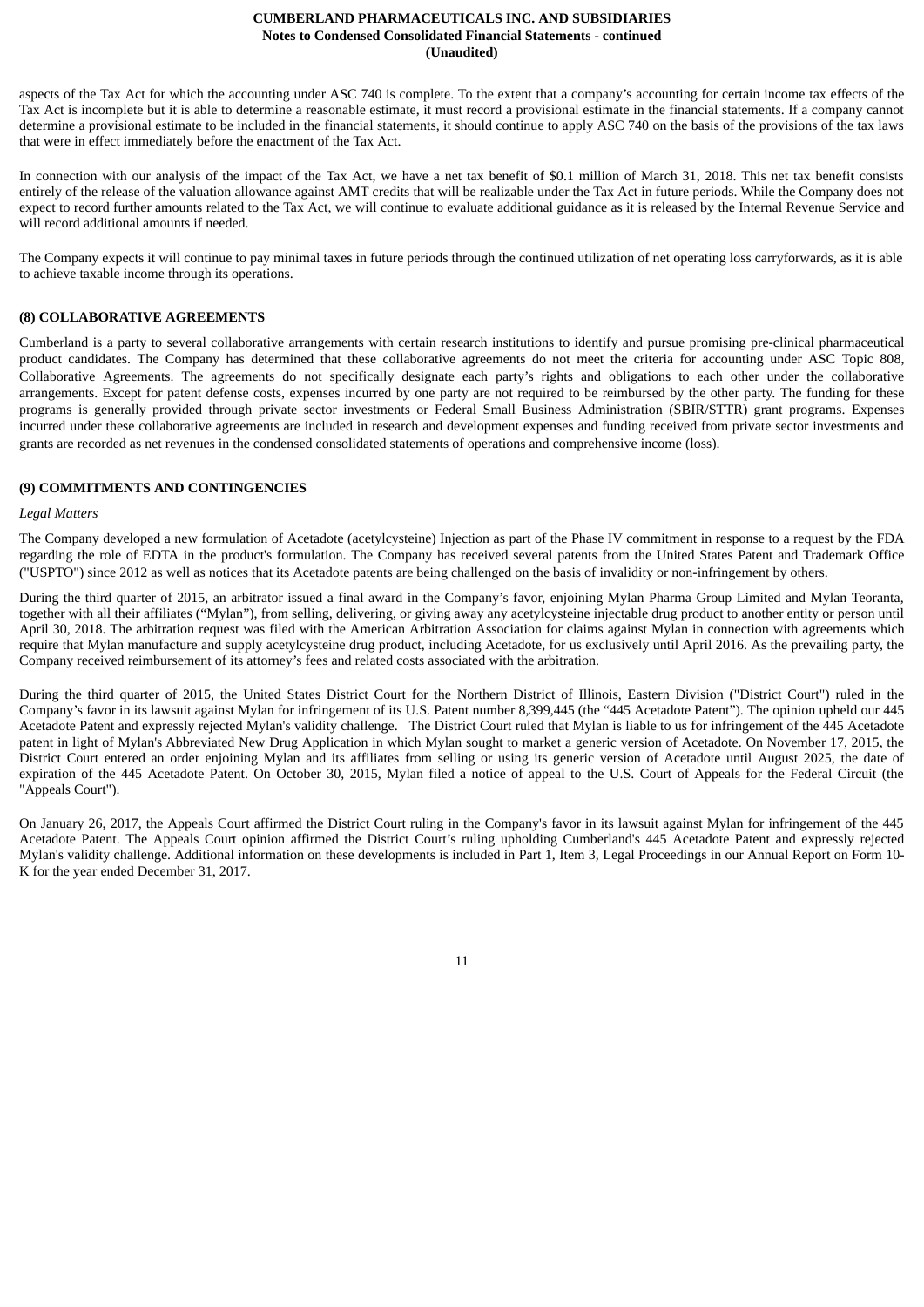#### **Item 2. Management's Discussion and Analysis of Financial Condition and Results of Operations**

The following discussion contains certain forward-looking statements which reflect management's current views of future events and operations. These statements involve certain risks and uncertainties, and actual results may differ materially from them. Forward-looking statements are made pursuant to the safe harbor provisions of the Private Securities Litigation Reform Act of 1995. We caution you that our actual results may differ significantly from the results we discuss in these forward-looking statements. Some important factors which may cause results to differ from expectations include: availability of additional debt and equity capital required to finance the business model; market conditions at the time additional capital is required; our ability to continue to acquire branded products; product sales; and management of our growth and integration of our acquisitions. Other important factors that may cause actual results to differ materially from forward-looking statements are discussed in the sections entitled "Risk Factors" and "Special Note Regarding Forward-Looking Statements" of our Annual Report on Form 10-K for the year ended December 31, 2017 ("2017 Annual Report on Form 10-K"). We do not undertake to publicly update or revise any of our forward-looking statements, even in the event that experience or future changes indicate that the anticipated results will not be realized. The following presentation of management's discussion and analysis of financial condition and results of operations should be read in conjunction with our unaudited condensed consolidated financial statements and related notes included in this report on Form 10-Q.

#### **OVERVIEW**

# **Our Business**

Cumberland Pharmaceuticals Inc. ("Cumberland," the "Company," or as used in the context of "we," "us," or "our"), is a specialty pharmaceutical company focused on the acquisition, development and commercialization of branded prescription products. Our primary target markets are hospital acute care, gastroenterology, and oncology supportive care. These medical specialties are characterized by relatively concentrated prescriber bases that we believe can be penetrated effectively by small, targeted sales forces. Cumberland is dedicated to providing innovative products that improve quality of care for patients and address unmet or poorly met medical needs. We promote our approved products through our hospital and gastroenterology sales forces in the United States and are establishing a network of international partners to bring our products to patients in their countries.

Our portfolio of FDA approved brands includes:

- **Acetadote®** (*acetylcysteine*) Injection, for the treatment of acetaminophen poisoning;
- **Caldolor®** (*ibuprofen*) Injection, for the treatment of pain and fever;
- **Kristalose®** (*lactulose*) for Oral Solution, a prescription laxative, for the treatment of chronic and acute constipation;

**Omeclamox®-Pak**, (*omeprazole, clarithromycin, amoxicillin*) for the treatment of Helicobacter pylori (*H. pylori*) infection and related duodenal ulcer disease;

**Vaprisol®** (*conivaptan*) Injection, to raise serum sodium levels in hospitalized patients with euvolemic and hypervolemic hyponatremia;

**Ethyol®** *(amifostine)* Injection, for the reduction of xerostomia (dry mouth) in patients undergoing post-operative radiation treatment for head and neck cancer, and the renal toxicity associated with the administration of cisplatin in patients with advanced ovarian cancer; and

**Totect®** *(dexrazoxane hydrochloride)* Injection, for emergency oncology intervention, to treat the toxic effects of anthracycline chemotherapy in case of extravasation (drug leakage from the bloodstream into the tissues).

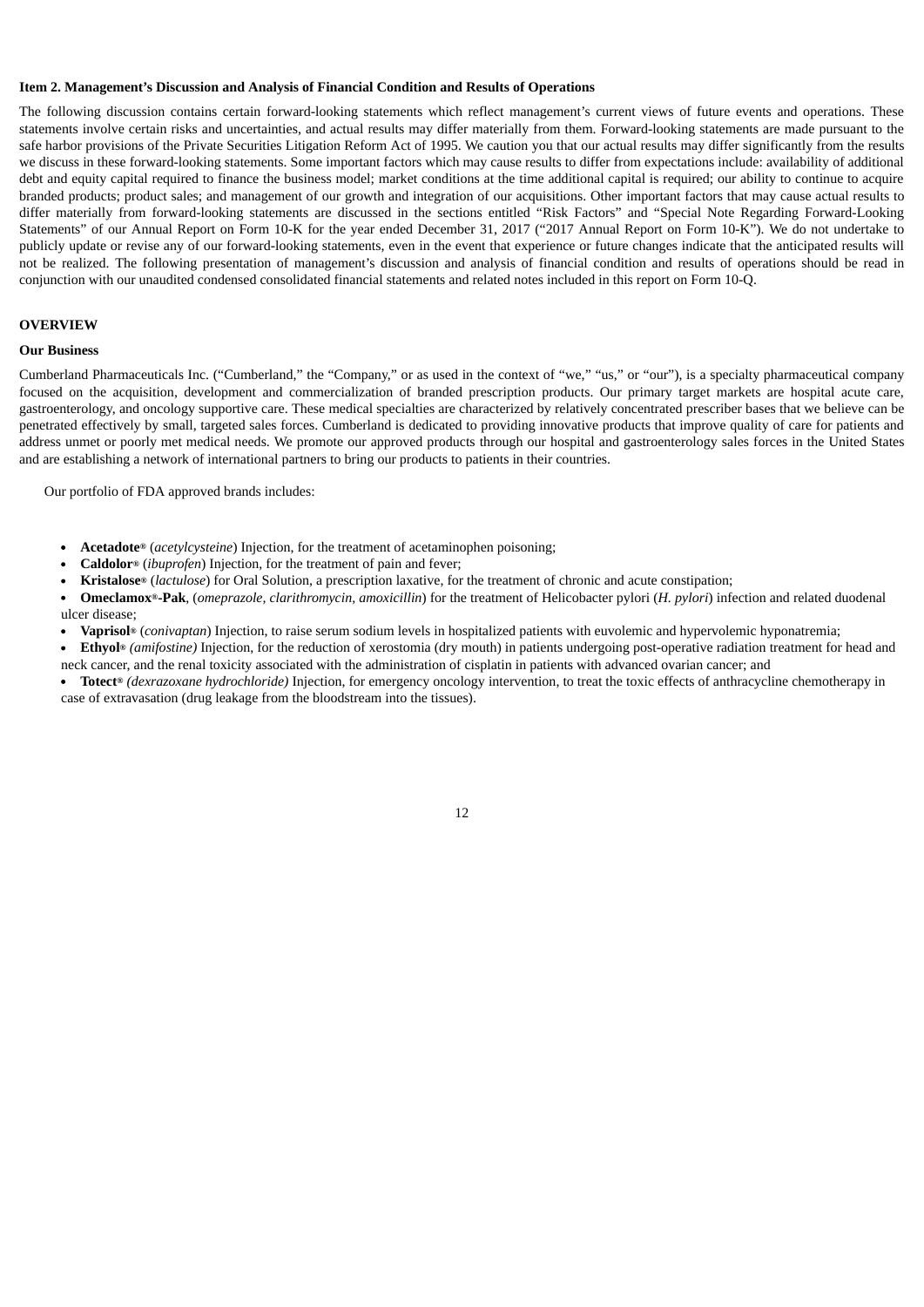**Hepatoren®** (*ifetroban*) Injection, a Phase II candidate for the treatment of critically ill patients suffering from liver and kidney failure associated with hepatorenal syndrome ("HRS");

**Boxaban®** *(ifetroban)* Oral Capsules, a Phase II candidate for the treatment of asthma patients with aspirin-exacerbated respiratory disease ("AERD");

**Vasculan®** *(ifetroban)* Oral Capsules, a Phase II candidate for the treatment of patients with the systemic sclerosis ("SSc") form of autoimmune disease;

**Portaban®** *(ifetroban)* Injection and Oral Capsules, a Phase II candidate for the treatment of patients with portal hypertension associated with liver disease; and

**RediTrexTM** (*methotrexate*) Injection, an approval submission candidate for the treatment of active rheumatoid, juvenile idiopathic and severe psoriatic arthritis, as well as severe disabling psoriasis.

We have both product development and commercial capabilities, and believe we can leverage our existing infrastructure to support our expected growth. Cumberland's management team consists of pharmaceutical industry veterans experienced in business development, product development, regulatory, manufacturing, sales, marketing and finance. Our business development team identifies, evaluates and negotiates product acquisition, licensing and copromotion opportunities. Cumberland's product development team creates proprietary product formulations, manages our clinical studies, prepares all regulatory submissions and manages our medical call center. The Company's quality and manufacturing professionals oversee the manufacture, release, and shipment of our products. Our marketing and sales professionals are responsible for our commercial activities, and we work closely with our distribution partners to ensure availability and delivery of our products.

# **Growth Strategy**

Our growth strategy involves maximizing the potential of our existing brands while continuing to build a portfolio of differentiated products. We currently market seven FDA approved products for sale in the United States. Through our international partners, we are working to bring our products to patients in their countries. We also look for opportunities to expand our products into additional patient populations through clinical trials, new indications, and select investigator-initiated studies. We actively pursue opportunities to acquire additional marketed products as well as late-stage development product candidates in our target medical specialties. Our clinical team is developing a pipeline of new product candidates to address unmet medical needs. Further, we are supplementing these activities with the pipeline drug development activities at Cumberland Emerging Technologies ("CET"), our majority-owned subsidiary. Specifically, we are seeking long term sustainable growth by executing the following plans:

**Support and expand the use of our marketed products.** We continue to evaluate our products following their FDA approval to determine if further clinical work could expand the potential market opportunities. We will continue to explore opportunities for label expansion to bring our products to new patient populations. The Caldolor pediatric approval reflects our successful implementation of this strategy.

**Selectively add complementary brands.** In addition to our product development activities, we are also seeking to acquire products or late-stage development product candidates to continue to build a portfolio of complementary brands. We focus on under-promoted, FDA approved drugs as well as late-stage development products that address poorly met medical needs. We will continue to target product acquisition candidates that are competitively differentiated, have valuable intellectual property or other protective features, and allow us to leverage our existing infrastructure. Our acquisitions of the product rights to Ethyol and Totect in the U.S. represent recent examples of our execution of this strategy.

**Progress clinical pipeline and incubate future product opportunities at CET.** We believe it is important to build a pipeline of innovative new product opportunities. Our ifetroban Phase II development programs represent the implementation of this strategy. At CET, we are supplementing our acquisition and late-stage development activities with the early-stage drug development activities. CET partners with universities and other research organizations to develop promising, early-stage product candidates, and Cumberland has the opportunity to negotiate rights to further develop and commercialize them in the U.S and other markets.

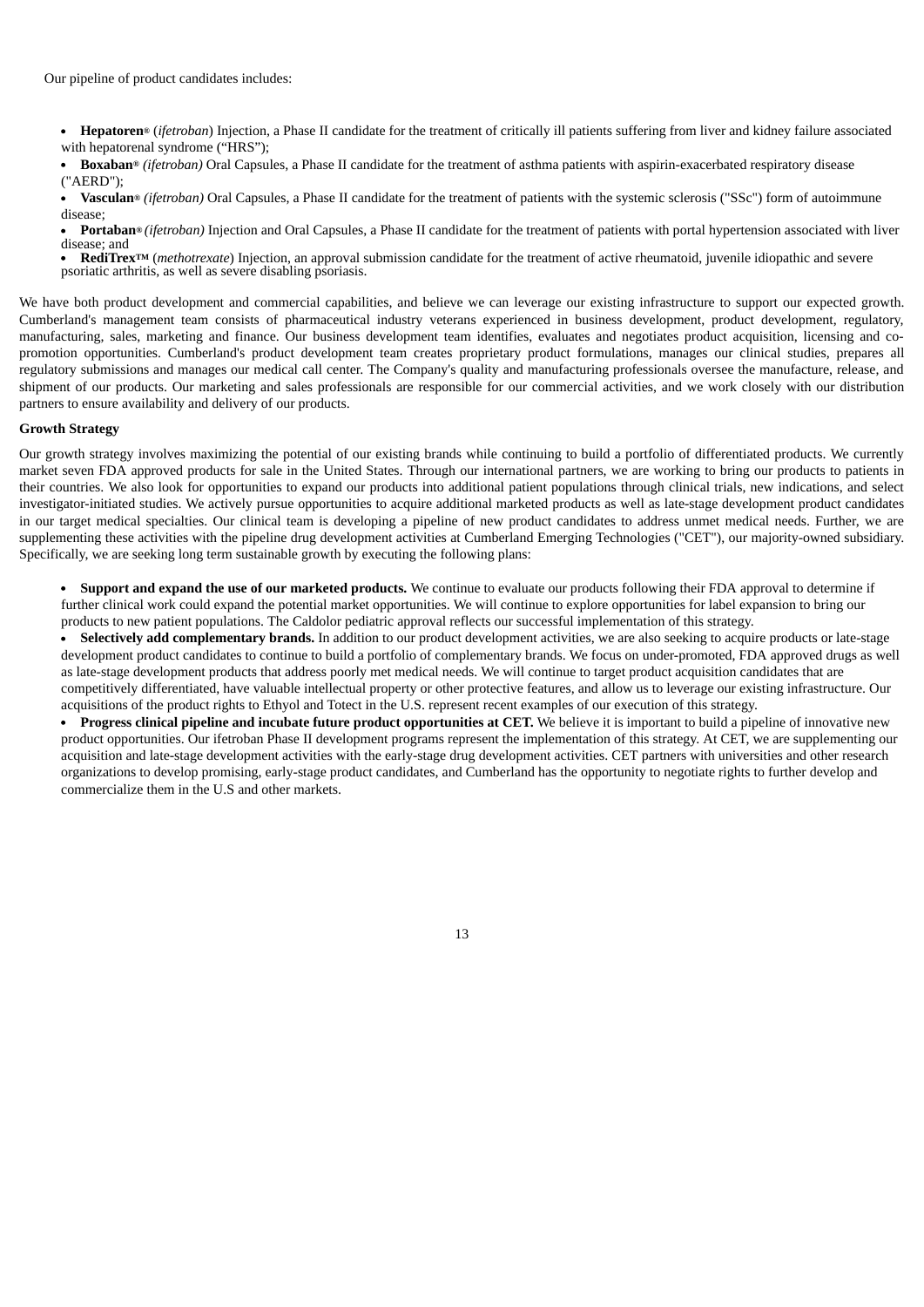**Leverage our infrastructure through co-promotion partnerships.** We believe that our commercial infrastructure can help drive prescription volume and product sales. We look for strategic partners that can accentuate our operational effectiveness and maximize the opportunity for our brands. Our recent co-promotion partnership with Poly Pharmaceuticals, Inc. allows us to expand current promotional support for Kristalose across the United States.

**Continue to build the international contribution to our business.** We have established our own commercial capabilities, including two sales  $\bullet$ divisions to cover the U.S. market for our products. We are also building a network of select international partners to register our products and make them available to patients in their countries. We will continue to expand our network of international partners and continue to support our partners' registration and commercialization efforts in their respective territories.

 $\bullet$ **Continue to manage our operations with financial discipline.** We continually work to manage our expenses in line with our revenues in order to deliver positive cash flow from operations. We remain in a strong financial position, with high margins, and a strong balance sheet.

Cumberland was incorporated in 1999 and has been headquartered in Nashville, Tennessee since inception. During 2009, we completed an initial public offering of our common stock and listing on the NASDAQ exchange. Our website address is www.cumberlandpharma.com. We make available through our website our Annual Reports on Form 10-K, Quarterly Reports on Form 10-Q, Current Reports on Form 8-K and all other material press releases, filings and amendments to those reports as soon as reasonably practicable after their filing with the SEC. These filings are also available to the public at *www.sec.gov.*

# **RECENT DEVELOPMENTS**

# **Shelf Registration**

In November 2017, the Company filed a Shelf Registration on Form S-3 with the SEC associated with the sale of up to \$100 million in corporate securities. The Shelf Registration was declared effective in January 2018. It also included an At-The-Market ("ATM") feature enabling the Company to sell common shares at market prices, along with an agreement with B. Riley FBR to support such a placement of shares.

# **GEL Agreement**

In March 2018, we reached agreement with Gastro-Entero-Logic LLC ("GEL"), to acquire the assets associated with Omeclamox-Pak including the product's FDA approved New Drug Application, trademarks and other assets. As a result of this acquisition we will no longer be obligated to provide GEL with royalty or fees for overseeing the product's manufacturing. As part of this transaction, we will become responsible for maintaining the FDA approval and for overseeing the product's packaging.

# **New CET Collaboration Agreements**

At CET, we are working with a select group of academic research institutions located in the mid-south region of the U.S. These relationships enable CET to identify therapeutic compounds addressing poorly met medical needs and partner with university-based researchers to advance their scientific discoveries through pre-clinical development. CET contributes product design and development support services to help our collaborators bridge the gap between discovery and clinical investigation.

In February 2018, CET and Louisiana State University entered into an agreement, adding to CET's roster of academic collaborations which also includes Vanderbilt University, the University of Mississippi, and the University of Tennessee Research Foundation. These partnerships combine the strengths and capabilities of each organization by working together to identify, formulate, and develop attractive new biomedical products.

#### **Ethyol Study Publication**

In January 2018, the Company announced a new publication in Leukemia & Lymphoma, with study results showing that amifostine decreases gastrointestinal (GI) toxicity in patients who receive treatment for their multiple myeloma. Cumberland markets branded amifostine in the U.S. under the name Ethyol.

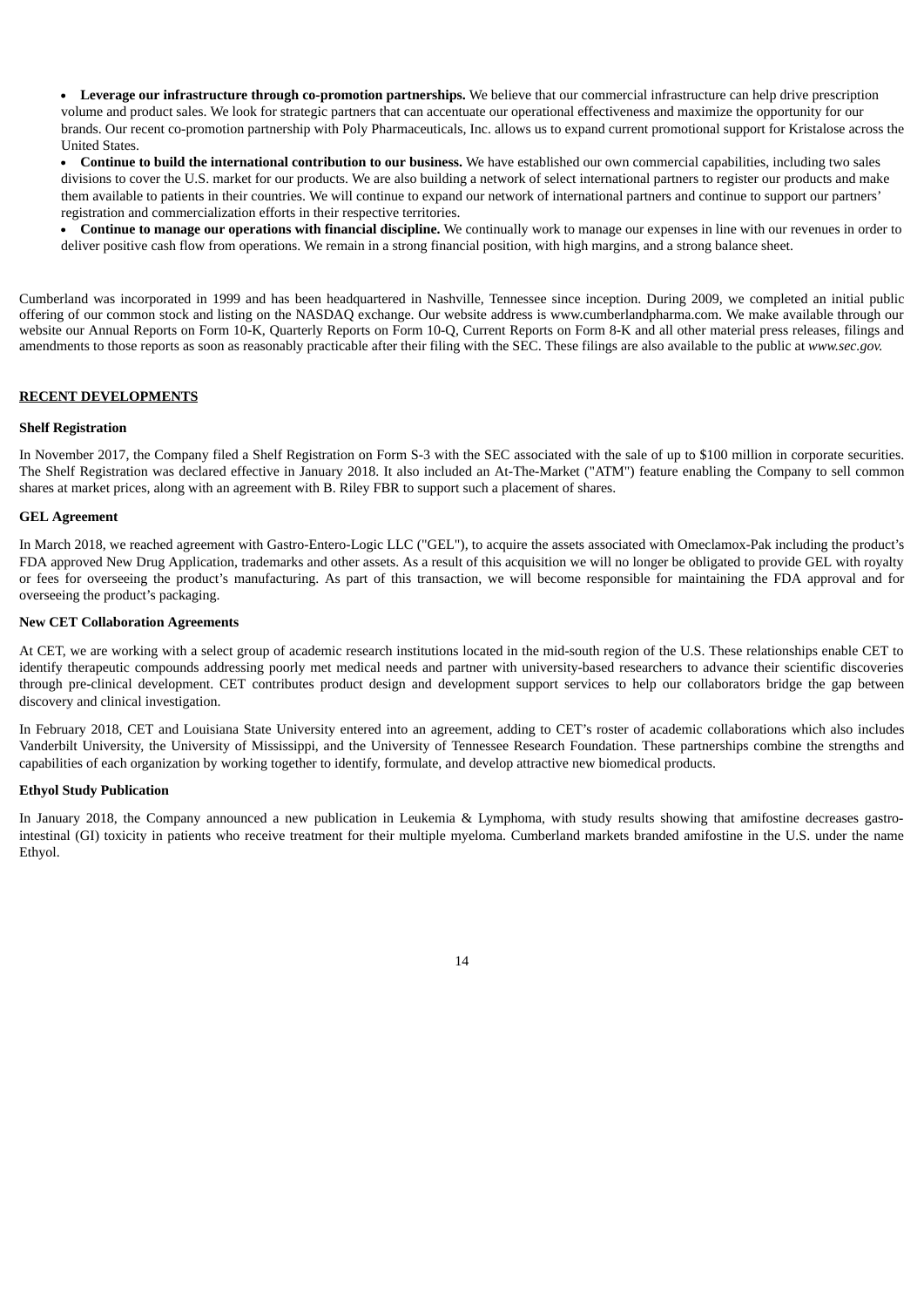#### **Omeclamox-Pak Study Publication**

In March 2018, the Company announced a publication of an open access article in Infection and Drug Resistance, with results demonstrating an 85% eradication rate of Helicobacter pylori (H. pylori) infection using clarithromycin-based triple therapy. Cumberland markets a branded clarithromycin-based triple therapy in the U.S. under the name Omeclamox-Pak.

#### **Caldolor**

During the first quarter, the Company completed and filed the application for FDA approval of its Next Generation Caldolor product featuring an improved package and formulation. Cumberland continued to advance its study of Caldolor in patients ranging from newborn to six months of age. The Company also learned that Caldolor was approved for sale in India during the first quarter. Cumberland is preparing for the launch of the brand with its partner for that market.

#### **RediTrex Approval Submission**

We also held a meeting with the FDA during 2017 to discuss the approval pathway for our injectable methotrexate products in the United States. As a result, we are now gathering the relevant information and preparing the submission for that approval during 2018.

#### **Ifetroban Phase II Studies**

In early 2017, the FDA cleared Cumberland's investigational new drug ("IND") application for Boxaban - the Company's AERD clinical program. Following this clearance, we initiated a follow-on multicenter Phase II efficacy study to evaluate the efficacy of Boxaban in seventy-six patients with symptomatic AERD. Enrollment in this multi-center, placebo controlled study is now underway at a growing number of allergy and asthma centers across the United States. We also continued to advance our Vasculan and Portaban clinical pipeline programs, with patient enrollment progressing in each of those Phase II studies.

#### **New Hospital Product Candidate**

Cumberland was responsible for the formulation, development and FDA approval of both Acetadote and Caldolor. Our Medical Advisory Board has helped us identify additional opportunities that address unmet or poorly met medical needs. As a result, Cumberland has successfully designed, formulated and completed the preclinical studies for a cholesterol reducing agent for use in the hospital setting. During 2017, we completed a Phase I study which defined the pharmacokinetic properties and provided a favorable safety profile for this new product candidate. The study results and a proposed clinical development plan were discussed with the FDA and, as a result, a Phase II study is being designed.

#### **COMPETITION**

The pharmaceutical industry is characterized by intense competition and rapid innovation. Our continued success in developing and commercializing pharmaceutical products will depend, in part, upon our ability to compete against existing and future products in our target markets. For more information see Part 1, Item 1, Business-Competitors in our Annual Report on Form 10-K for the year ended December 31, 2017 which is incorporated by reference and has been updated as follows:

#### *Ethyol* **®**

Ethyol is our patented, branded amifostine product indicated to reduce xerostomia (dry mouth) as a side-effect in patients undergoing post-operative radiation treatment for head and neck cancer. It also reduces the cumulative renal toxicity associated with the repeated administration of cisplatin in patients with advanced ovarian cancer. We launched the product in late 2016, and the authorized generic form of the product was withdrawn by Clinigen who markets branded Ethyol internationally. We have an exclusive license to promote, sell and distribute Ethyol in the United States, under various patents. There are several Ethyol patents associated with the subcutaneous administration of the product that are not yet Orange Book listed. In July 2017, Mylan Laboratories Ltd. ("Mylan") received approval for an Abbreviated New Drug Application for a generic amifostine product. Sun Pharmaceuticals Industries Limited ("Sun") had also previously received approval for a generic amifostine product. Both the Mylan and Sun approvals appear to be only for the ovarian cancer indication but not the xerostomia indication. Therefore, we believe that Ethyol is currently the only amifostine product with FDA approval for both the xerostomia and ovarian cancer indications.

#### *Totect ®*

Totect is our patented, branded dexrazoxane injection product indicated for the treatment of the extravasation associated with anthracycline chemotherapy. We have an exclusive license to promote, sell and distribute Totect in the United States, under U.S. Patent number 6,727,253 which has claims directed to methods of preventing or treating local tissue damage in patients receiving topoisomerase II poison. This Totect patent is listed in the FDA Orange Book and is scheduled to expire in March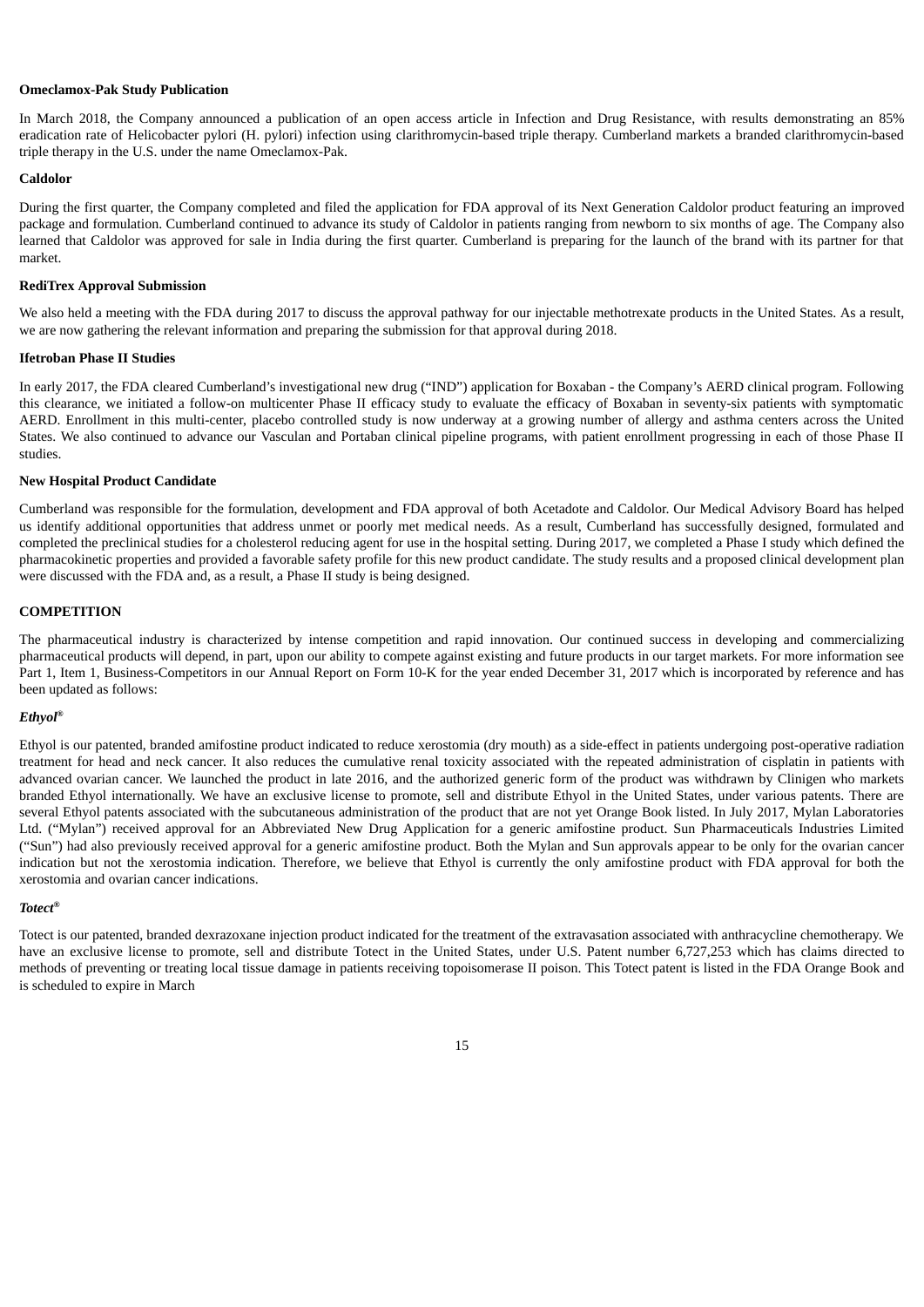2020. Pfizer Inc.'s Zinecard® brand is a dexrazoxane product with FDA approval for a different indication - the cardiac complications associated with certain chemotherapeutic agents. Mylan, Gland Pharma Ltd and West-Ward Pharmaceuticals Corp have previously received FDA approval for a generic dexrazoxane with the Zinecard cardiac protection indication. When we launched Totect, the FDA reported a national dexrazoxane shortage with both the Pfizer and Mylan products unavailable.

Following our launch, supplies of dexrazoxane became available from Mylan, Pfizer, and two approved generic suppliers, all with labeling for the cardiac indication. Totect is the only dexrazoxane available in the U.S. FDA approved for the extravasation indication.

# **CRITICAL ACCOUNTING POLICIES AND SIGNIFICANT JUDGMENTS AND ESTIMATES**

Please see a discussion of our critical accounting policies and significant judgments and estimates in the section entitled "Management's Discussion and Analysis of Financial Condition and Results of Operations" in our 2017 Annual Report on Form 10-K.

#### **Accounting Estimates and Judgments**

The preparation of condensed consolidated financial statements in conformity with U.S. generally accepted accounting principles requires management to make estimates, judgments and assumptions that affect the reported amounts of assets and liabilities and disclosure of contingent liabilities at the date of the financial statements and the reported amounts of revenues and expenses during the period. We base our estimates on past experience and on other factors we deem reasonable given the circumstances. Past results help form the basis of our judgments about the carrying value of assets and liabilities that cannot be determined from other sources. Actual results could differ from these estimates. These estimates, judgments and assumptions are most critical with respect to our accounting for revenue recognition, fair value of marketable securities, inventories, provision for income taxes, share-based compensation, research and development expenses and intangible assets.

#### **Three months ended March 31, 2018 compared to the three months ended March 31, 2017**

The following table presents the unaudited interim statements of operations for the three months ended March 31, 2018 and 2017:

|                                   | Three months ended March 31, |                  |               |  |  |  |  |  |
|-----------------------------------|------------------------------|------------------|---------------|--|--|--|--|--|
|                                   | 2018                         | 2017             | <b>Change</b> |  |  |  |  |  |
| Net revenues                      | 8,587,605 \$                 | 9,636,755 \$     | (1,049,150)   |  |  |  |  |  |
| Costs and expenses:               |                              |                  |               |  |  |  |  |  |
| Cost of products sold             | 1,527,961                    | 1,381,497        | 146,464       |  |  |  |  |  |
| Selling and marketing             | 4,670,511                    | 5,293,020        | (622, 509)    |  |  |  |  |  |
| Research and development          | 1,874,939                    | 898,363          | 976,576       |  |  |  |  |  |
| General and administrative        | 2,330,281                    | 2,110,233        | 220,048       |  |  |  |  |  |
| Amortization                      | 636,135                      | 611,444          | 24,691        |  |  |  |  |  |
| Total costs and expenses          | 11,039,827                   | 10,294,557       | 745,270       |  |  |  |  |  |
| Operating income (loss)           | (2,452,222)                  | (657, 802)       | (1,794,420)   |  |  |  |  |  |
| Interest income                   | 82,494                       | 52,535           | 29,959        |  |  |  |  |  |
| Interest expense                  | (18, 302)                    | (31, 715)        | 13,413        |  |  |  |  |  |
| Income (loss) before income taxes | (2,388,030)                  | (636, 982)       | (1,751,048)   |  |  |  |  |  |
| Income tax (expense) benefit      | (4,159)                      | (656, 587)       | 652,428       |  |  |  |  |  |
| Net income (loss)                 | \$<br>$(2,392,189)$ \$       | $(1,293,569)$ \$ | (1,098,620)   |  |  |  |  |  |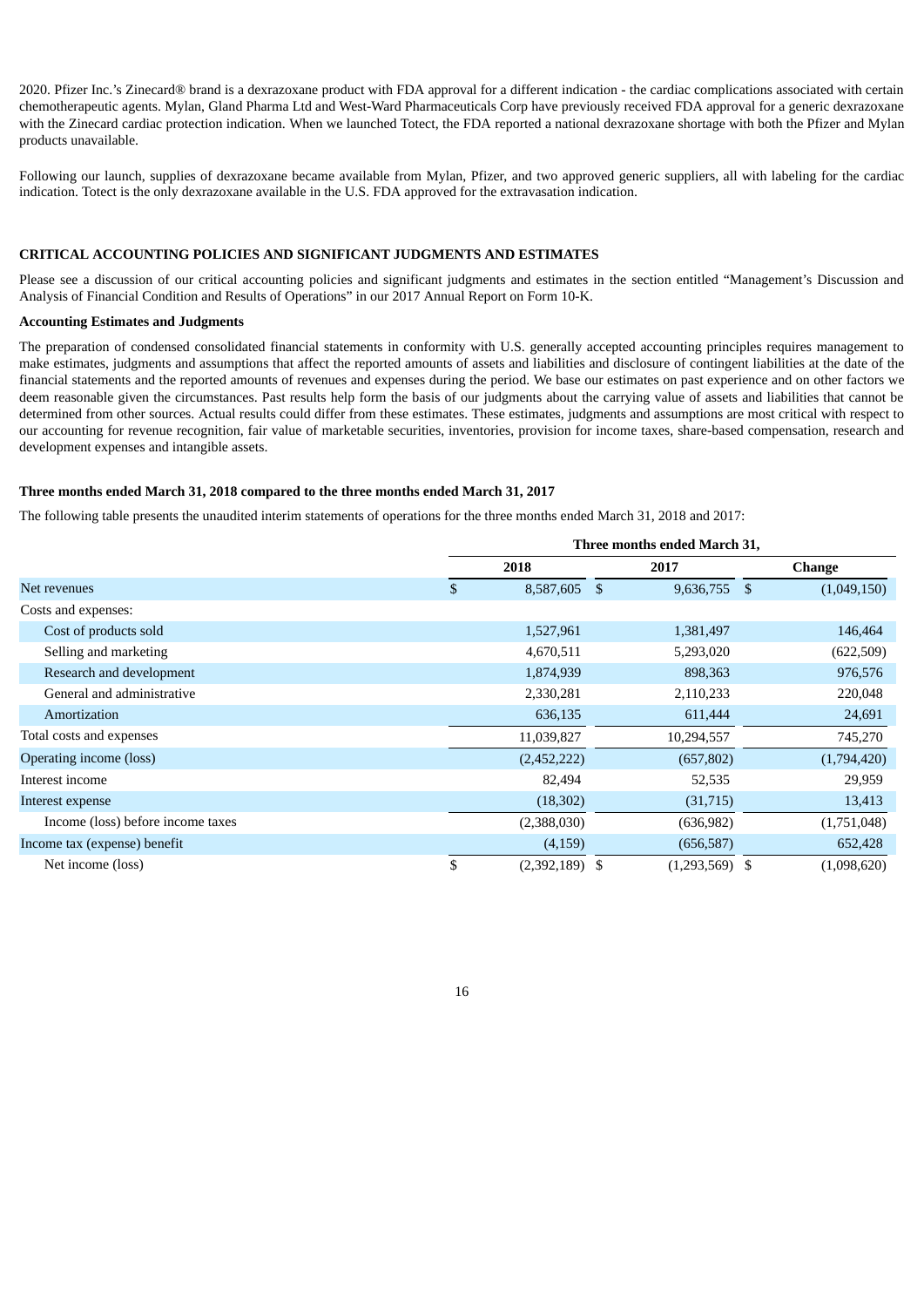The following table summarizes net revenues by product for the periods presented:

|                    |    | Three months ended March 31, |    |              |    |               |  |  |  |
|--------------------|----|------------------------------|----|--------------|----|---------------|--|--|--|
|                    |    | 2018                         |    | 2017         |    | <b>Change</b> |  |  |  |
| Products:          |    |                              |    |              |    |               |  |  |  |
| Acetadote          | \$ | 1,273,764                    | -S | 1,265,440 \$ |    | 8,324         |  |  |  |
| Omeclamox-Pak      |    | 141,392                      |    | 645,325      |    | (503, 933)    |  |  |  |
| Kristalose         |    | 3,269,901                    |    | 2,386,591    |    | 883,310       |  |  |  |
| Vaprisol           |    | 93,890                       |    | 684,548      |    | (590, 658)    |  |  |  |
| Caldolor           |    | 1,039,747                    |    | 813,027      |    | 226,720       |  |  |  |
| Ethyol             |    | 2,256,073                    |    | 3,666,808    |    | (1,410,735)   |  |  |  |
| <b>Totect</b>      |    | 412,774                      |    |              |    | 412,774       |  |  |  |
| Other              |    | 100,064                      |    | 175,016      |    | (74, 952)     |  |  |  |
| Total net revenues | Φ  | 8,587,605                    | \$ | 9,636,755    | \$ | (1,049,150)   |  |  |  |

*Net revenues.* Net revenues for the three months ended March 31, 2018 were \$8.6 million compared to \$9.6 million for the three months ended March 31, 2017, representing a decrease of \$1.0 million, or 10.9%. As detailed in the table above, four of our seven marketed products experienced increases in net revenue: Acetadote, Kristalose, Caldolor and Totect. These increases partially offset the revenue decreases that were attributed primarily to Ethyol and Vaprisol.

Kristalose revenue increased by \$0.9 million primarily as a result of increased sales volume during the three months ended March 31, 2018. The product's 37.0% increase in net revenue was also partially attributable to a modest improvement in net pricing during the period.

The Company began shipments of Totect in July of 2017, resulting in \$0.4 million in sales during the three months ended March 31, 2018. The 2017 launch of Totect was positively impacted by a national shortage of dexrazoxane, resulting in strong initial demand for the product. Following our launch, supplies of dexrazoxane became available from competing suppliers, all with labeling for the cardiac indication. Totect is the only dexrazoxane available in the U.S. FDA approved for the extravasation indication.

Caldolor revenue experienced an increase of \$0.2 million during the three months ended March 31, 2018 compared to the same period last year. This 27.9% increase in revenue in the three months ended March 31, 2018 primarily resulted from an increase in domestic and international shipments and also impacted by a modest increase in pricing.

Acetadote revenue included net sales of our branded product and our share of net sales from our Authorized Generic. During the three months ended March 31, 2018 the Acetadote net revenue grew 1% as a result of increased sales volumes.

Ethyol revenue for the three months ended March 31, 2018 was \$2.3 million, which is a decrease of \$1.4 million from the three months ended March 31, 2017. The decrease was primarily the result of lower sales volume when compared to the prior year period, when wholesalers began to increase their inventory to meet hospital demand. The Ethyol shipments for the three months ended March 31, 2018 are consistent with the quarterly shipments experienced during the second half of 2017.

Vaprisol revenue decreased \$0.6 million during the three months ended March 31, 2018 compared to the prior year period primarily due to decreased sales volume. We experienced decreased sales volume during the three months ended March 31, 2018 as the manufacturer was temporarily unable to provide requested supplies of Vaprisol which led to limited inventory and sales of the product. During April 2018, the Vaprisol inventory supply issue was resolved as we received new shipments from our manufacturer.

Omeclamox-Pak revenue decreased \$0.5 million during the three months ended March 31, 2018 compared to the prior year. The decrease was primarily the result of lower sales volume and higher expired product sales returns.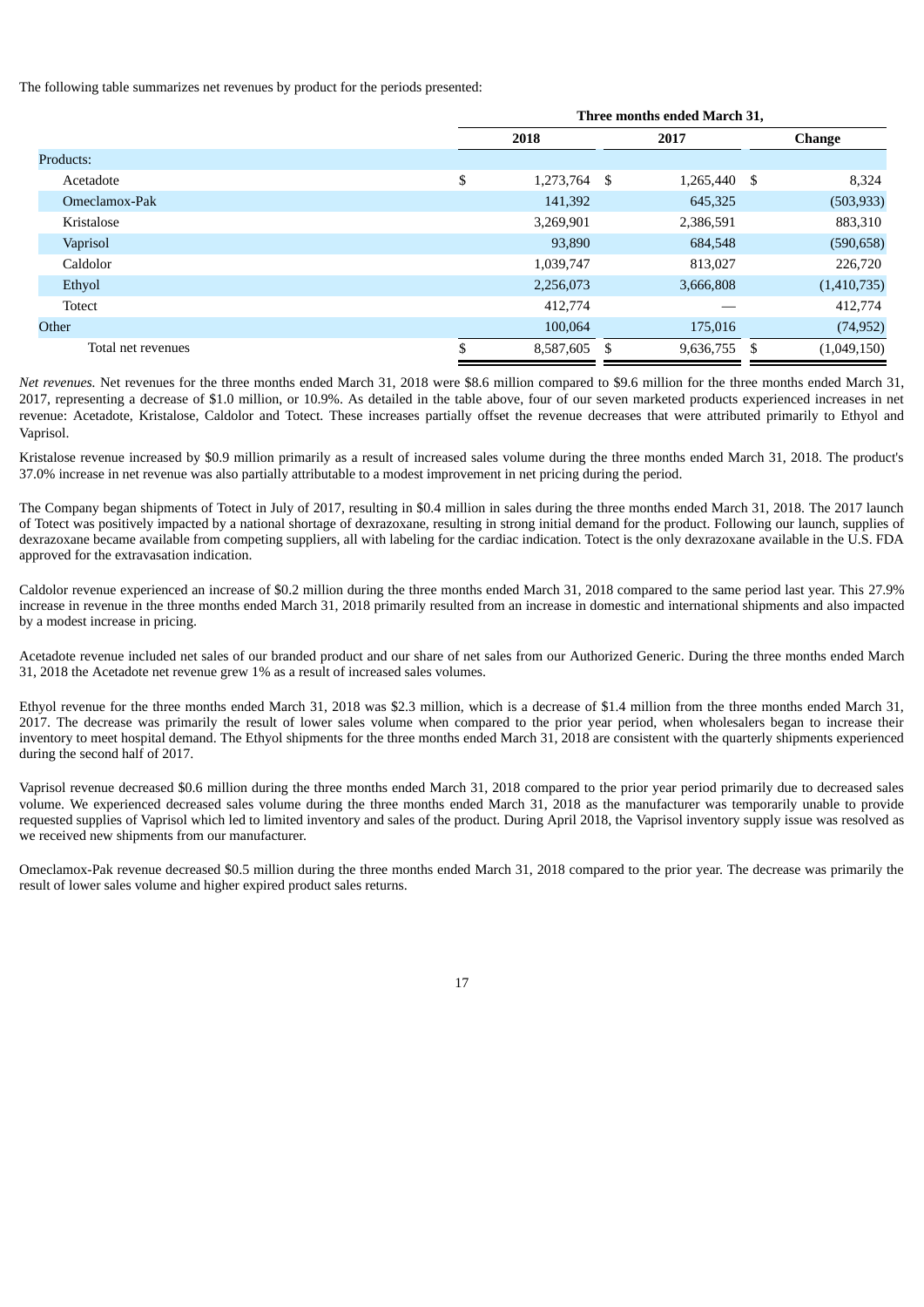*Cost of products sold.* Cost of products sold for the three months ended March 31, 2018 were \$1.5 million, compared to \$1.4 million for the same period last year, representing an increase of approximately \$0.1 million, or 10.6%. Cost of products sold, as a percentage of net revenues were 17.8% compared to 14.3% during the prior year. The increase in costs of products sold as a percentage of revenue was attributable to a change in the product sales mix during the period compared to the prior year.

Selling and marketing. Selling and marketing expenses for the three months ended March 31, 2018 were \$4.7 million, compared to \$5.3 million for the prior year period, representing a decrease of approximately \$0.6 million. This decrease was primarily the result of decreased royalties related to decreased product sales as well as lower promotional spending for the three months ended March 31, 2018.

*Research and development.* Research and development costs for the three months ended March 31, 2018 were \$1.9 million, compared to \$0.9 million for the same period last year, representing an increase of approximately \$1.0 million. A portion of our research and development costs are variable based on the number of trials, study sites and patients involved in the development of our product candidates. The increase was primarily the result of additional investment in our ongoing clinical initiatives associated with our pipeline products as well as increases in our FDA fees.

*General and administrative.* General and administrative expenses were \$2.3 million for the three months ended March 31, 2018, compared to \$2.1 million during the same period last year. The \$0.2 million increase from the prior year was primarily driven by increases an increase in compensation and benefits, including non-cash stock based compensation.

*Amortization.* Amortization expense is the ratable use of our capitalized intangible assets including product and license rights, patents, trademarks and patent defense costs. Amortization for the three months ended March 31, 2018 totaled approximately \$0.6 million, which was an increase of \$0.02 million over the prior year. The increase in amortization was attributable to additional product and license rights and capitalized patents.

*Income taxes*. Income tax expense for the three months ended March 31, 2018 totaled \$4,159 compared to \$656,587 in the three months ended March 31, 2017. As a percentage of income (loss) before income taxes, income taxes were 0.2% for the three months ended March 31, 2018 compared to 103.1% for the three months ended March 31, 2017. The effective tax rate for the three months ended March 31, 2017 was primarily impacted by a valuation allowance of \$1.0 million for our federal Orphan Drug and Research and Development tax credits. The additional valuation allowance was the result of our adoption of the FASB guidance on stock based compensation and our continued evaluation of our utilization of net operating loss carryforwards, including updates to our forecasts of future taxable income. These non-cash valuation allowance adjustments impacted our effective tax rate during the three months ended March 31, 2017.

# **LIQUIDITY AND CAPITAL RESOURCES**

#### **Working Capital**

Our primary sources of liquidity are cash flows provided by our operations, the availability under our line of credit and the cash proceeds from our initial public offering of common stock that was completed in August 2009. We believe that our internally generated cash flows and our line of credit will be adequate to finance internal growth and fund capital expenditures for the foreseeable future.

We invest a portion of our cash reserves in marketable securities including short-term cash investments, U.S. Treasury notes and bonds, U.S. government agency notes and bonds, corporate bonds, and other marketable securities. At March 31, 2018 and December 31, 2017, we had approximately \$15.6 million and \$4.7 million, respectively, invested in marketable securities.

The following table summarizes our liquidity and working capital as of March 31, 2018 and December 31, 2017:

|                                                                   |    | <b>March 31, 2018</b> | <b>December 31, 2017</b> |            |
|-------------------------------------------------------------------|----|-----------------------|--------------------------|------------|
| Cash and cash equivalents                                         | \$ | 35,262,976 \$         |                          | 45,412,868 |
| Marketable securities                                             |    | 15,610,105            |                          | 4,672,476  |
| Total cash, cash equivalents and marketable securities            |    | 50,873,081 \$         |                          | 50,085,344 |
|                                                                   |    |                       |                          |            |
| Working capital (current assets less current liabilities)         |    | 50,533,316 \$         |                          | 50,990,102 |
| Current ratio (multiple of current assets to current liabilities) |    | 4.1                   |                          | 3.9        |
|                                                                   |    |                       |                          |            |
| Revolving line of credit availability                             |    |                       |                          | 2,200,000  |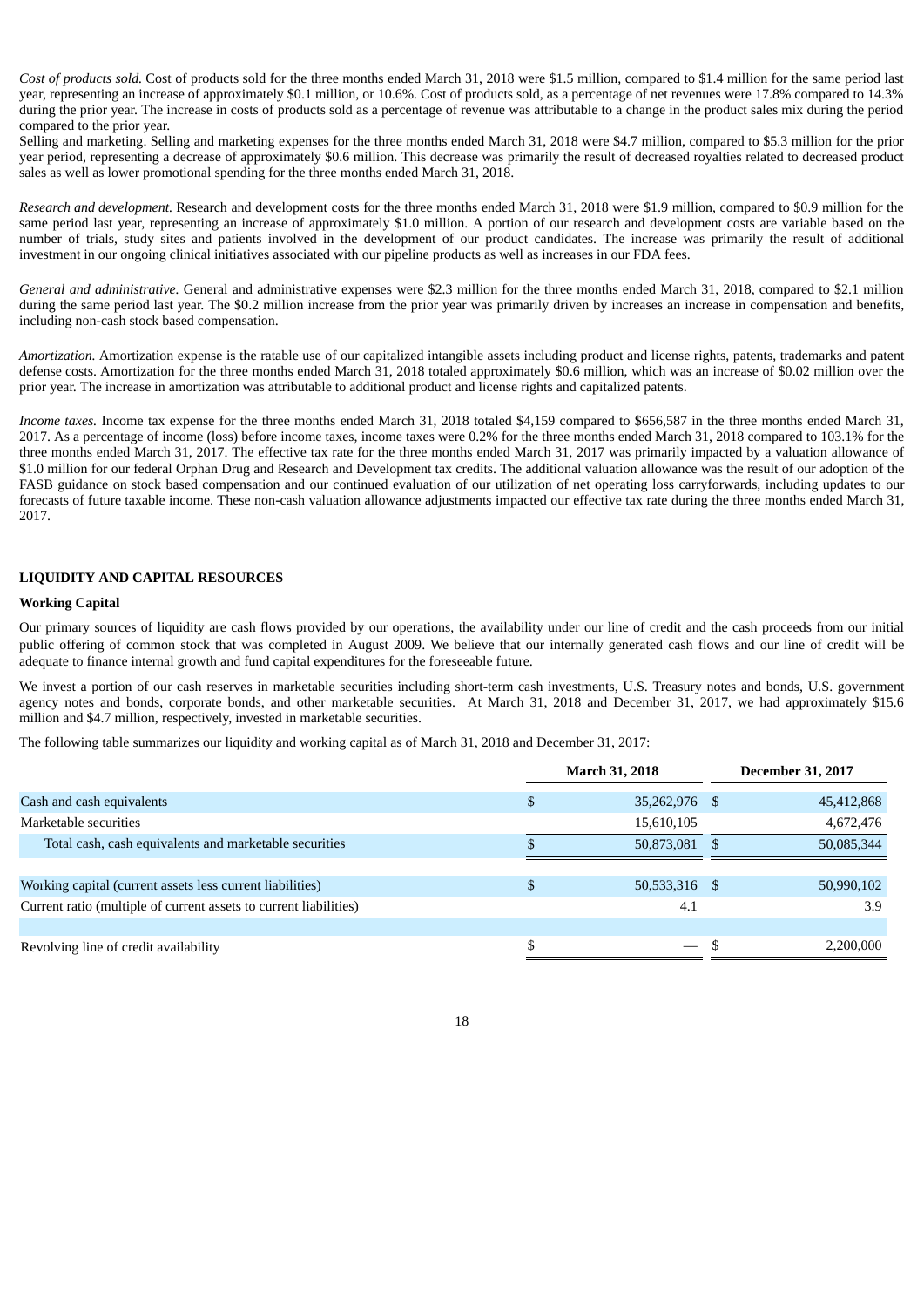The following table summarizes our net changes in cash and cash equivalents for the three months ended March 31, 2018 and March 31, 2017:

|                                                      |    | Three months ended March 31, |  |            |
|------------------------------------------------------|----|------------------------------|--|------------|
|                                                      |    | 2018                         |  | 2017       |
| Net cash provided by (used in):                      |    |                              |  |            |
| Operating activities                                 | \$ | 235,589 \$                   |  | 1,439,371  |
| Investing activities                                 |    | (11,522,126)                 |  | (429, 535) |
| Financing activities                                 |    | 1,136,645                    |  | (545, 924) |
| Net increase (decrease) in cash and cash equivalents | S  | $(10, 149, 892)$ \$          |  | 463,912    |

The net \$10.1 million decrease in cash and cash equivalents for the three months ended March 31, 2018 was attributable to cash used in investing activities partially offset by cash provided by financing and operating activities. Cash provided by operating activities of \$0.2 million was primarily impacted by changes in our working capital which provided net cash of \$1.6 million, including net collections of accounts receivable of \$2.1 million and non-cash expenses of depreciation and amortization and share-based compensation expense totaling \$1.0 million. The generation of operating cash was offset by a net loss for the period of \$2.4 million. Cash used in investing activities included net cash investment in marketable securities of \$10.9 million and additions to intangibles of \$0.5 million. Our financing activities included \$2.2 million in net cash provided by borrowings under our line of credit offset by \$1.0 million in cash used to repurchase shares of our common stock.

The net \$0.5 million increase in cash and cash equivalents for the three months ended March 31, 2017 was attributable to cash provided by operating activities offset by cash used in investing and financing activities. Cash provided by operating activities of \$1.4 million was primarily impacted by changes in our working capital of \$1.1 million, including a decrease in accounts receivable of \$2.4 million and non-cash expenses of depreciation and amortization and share-based compensation expense totaling \$0.9 million. These were offset by net reductions in accounts payable and accrued liabilities of \$1.2 million. Cash provided by operating activities also includes the net loss for the period of \$1.3 million. Cash used by investing activities included a net cash investment in our intangible assets of \$0.5 million. Our financing activities included \$0.5 million in cash used to repurchase shares of our common stock.

# **Debt Agreement**

On July 31, 2017, we entered into a Revolving Credit Loan Agreement with Pinnacle Bank (the "Pinnacle Agreement"). The new agreement replaced the June 2014 Revolving Credit Loan Agreement with SunTrust Bank which was to expire on June 30, 2018. The Company had \$12 million in borrowings under that agreement at March 31, 2018. The Pinnacle Agreement provides for an aggregate principal amount of up to \$20 million and has a three-year term expiring on July 31, 2020. The initial revolving line of credit is up to \$12 million with the ability to increase the borrowing amount up to \$20 million, upon the satisfaction of certain conditions.

The interest rate on the Pinnacle Agreement is based on LIBOR plus an interest rate spread. There is no LIBOR minimum and the LIBOR pricing provides for an interest rate spread of 1.75% to 2.75% (representing an interest rate of 3.3% at March 31, 2018). In addition, a fee of 0.25% per year is charged on the unused line of credit. Interest and the unused line fee are payable quarterly. Borrowings under the line of credit are collateralized by substantially all of our assets.

Under the Pinnacle Agreement, we are subject to one financial covenant, the maintenance of a Funded Debt Ratio, as such term is defined in the agreement and determined on a quarterly basis. We achieved compliance with the Funded Debt Ratio covenant as of March 31, 2018 through the utilization of the covenant cure section of the agreement. We expect to maintain compliance with this covenant in future periods, including the use of the covenant cure section of the agreement.

# **OFF-BALANCE SHEET ARRANGEMENTS**

During the three months ended March 31, 2018 and 2017, we did not engage in any off-balance sheet arrangements.

# <span id="page-20-0"></span>**Item 3. Quantitative and Qualitative Disclosures about Market Risk**

#### **Interest Rate Risk**

We are exposed to market risk related to changes in interest rates on our cash on deposit in highly-liquid money market accounts and revolving credit facility. We do not utilize derivative financial instruments or other market risk-sensitive instruments to manage exposure to interest rate changes. The main objective of our cash investment activities is to preserve principal while maximizing interest income through low-risk investments.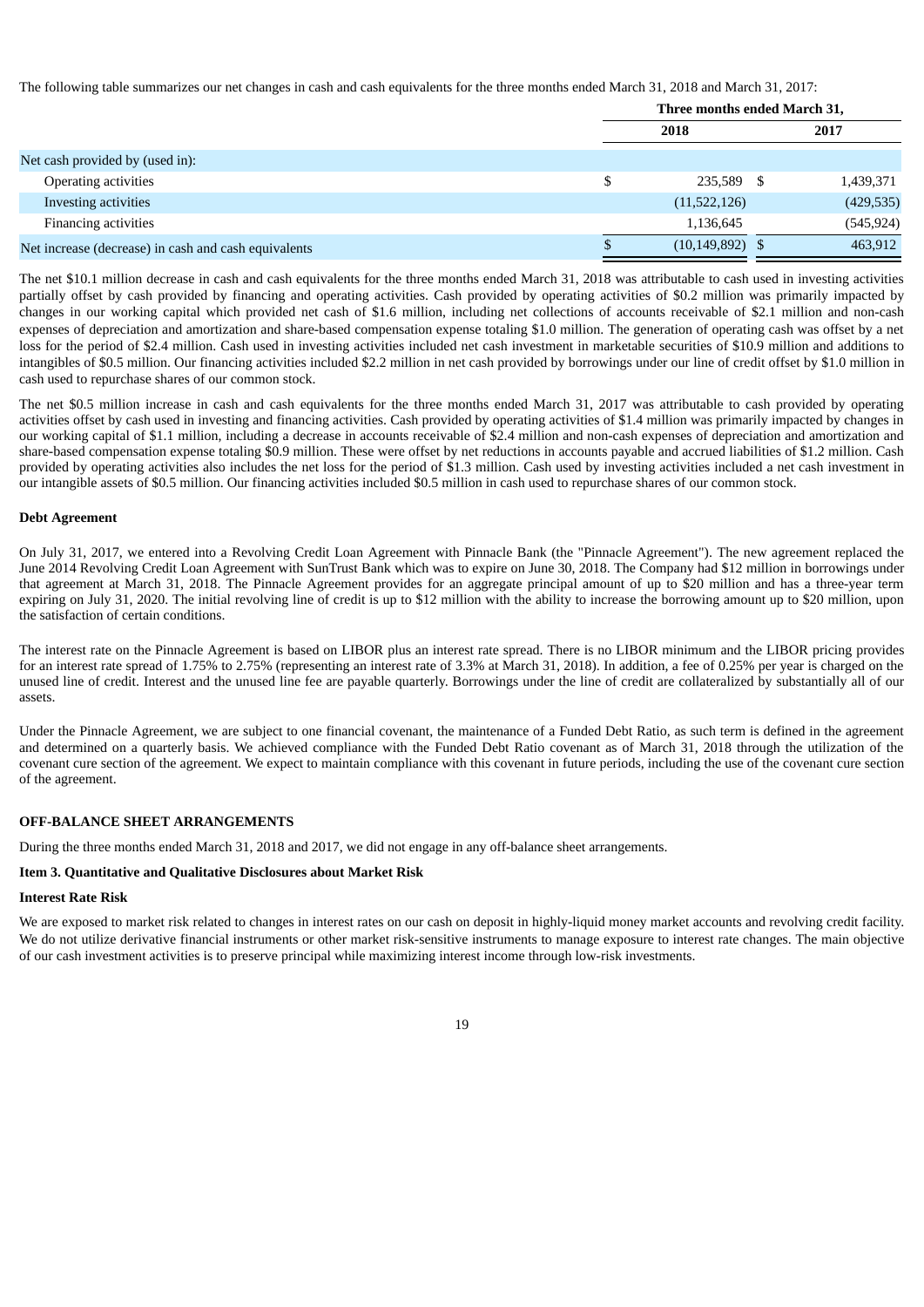We believe that our interest rate risk related to our cash and cash equivalents is not material. The risk related to interest rates for these accounts would produce less income than expected if market interest rates fall. Based on current interest rates, we do not believe we are exposed to significant downside risk related to a change in interest on our money market accounts. Based on the \$15.6 million in marketable securities outstanding at March 31, 2018, a 1% decrease in the fair value of the securities would result in a reduction in pretax net income (loss) of \$0.2 million.

Based on current interest rates, we do not believe we are exposed to significant downside risk related to change in interest on our investment accounts.

The interest rate risk related to borrowings under our line of credit is based on LIBOR plus an interest rate spread. There is no LIBOR minimum and the LIBOR pricing provides for an interest rate spread of 1.75% to 2.75% (representing an interest rate of 3.3% at March 31, 2018). As of March 31, 2018, we had \$12.0 million in borrowings outstanding under our revolving credit facility.

# **Exchange Rate Risk**

While we operate primarily in the United States, we are exposed to foreign currency risk. Currently, we do not utilize financial instruments to hedge exposure to foreign currency fluctuations. We believe our exposure to foreign currency fluctuation is minimal as our purchases in foreign currency have a maximum exposure of 90 days based on invoice terms with a portion of the exposure being limited to 30 days based on the due date of the invoice. Foreign currency exchange gains and losses were immaterial for the three months ended March 31, 2018 and 2017. Neither a five percent increase nor decrease from current exchange rates would have a material effect on our operating results or financial condition.

# <span id="page-21-0"></span>**Item 4. Controls and Procedures**

We maintain disclosure controls and procedures that are designed with the objective of providing reasonable assurance that information required to be disclosed in our reports filed or submitted to the SEC is recorded, processed, summarized and reported within the time periods specified in the SEC rules and forms. Management, with the participation of our Chief Executive Officer and Chief Financial Officer, evaluated the effectiveness of the design and operation of our disclosure controls and procedures as of March 31, 2018. Based on that evaluation, our CEO and CFO concluded that, our disclosure controls and procedures are considered effective to ensure that material information relating to us and our consolidated subsidiaries is made known to officers in order to allow for timely decisions regarding required disclosure.

<span id="page-21-1"></span>During the three months ended March 31, 2018, there has not been any change in our internal control over financial reporting that has materially affected, or is likely to materially affect, our internal control over financial reporting.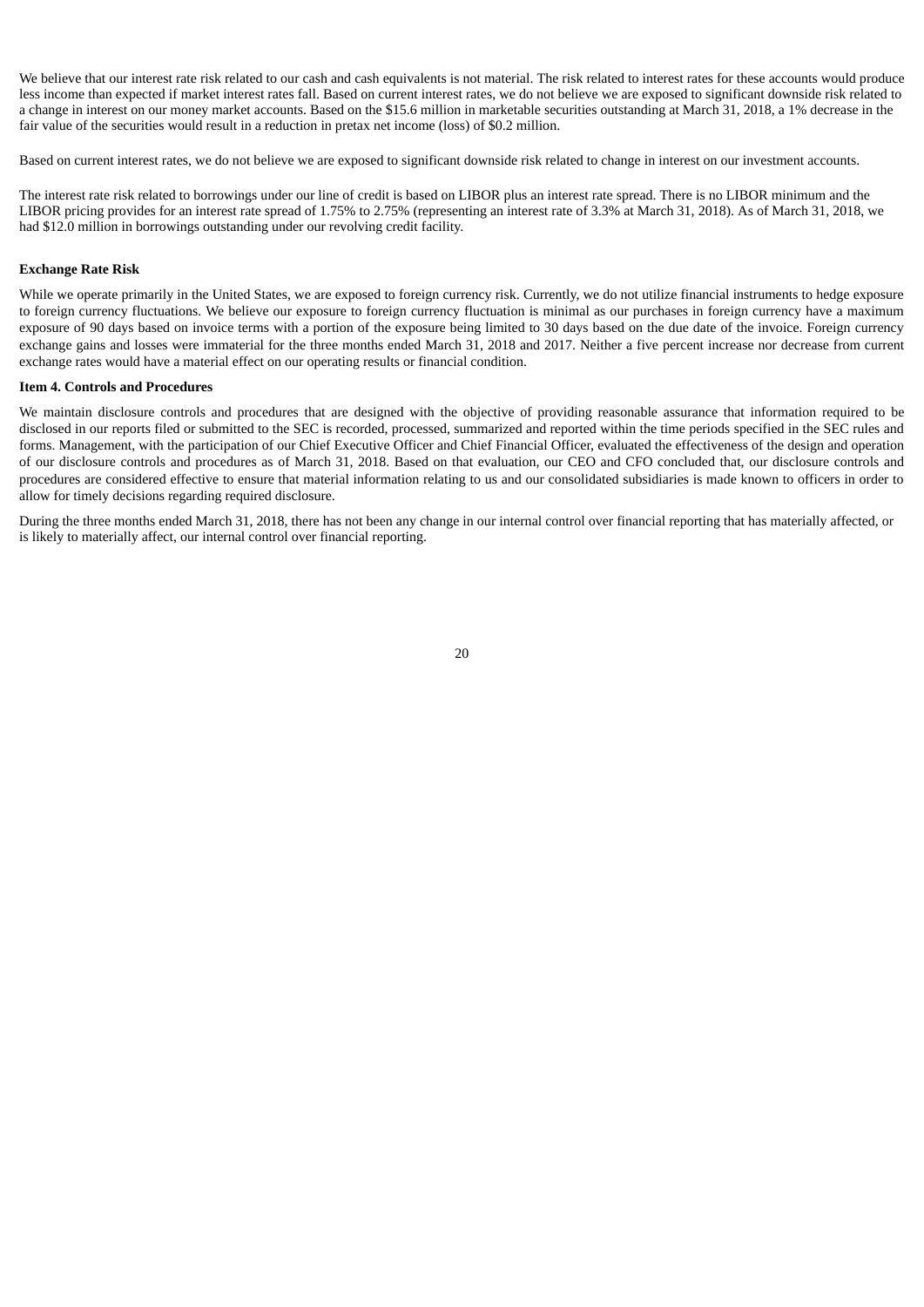# **PART II – OTHER INFORMATION**

# <span id="page-22-0"></span>**Item 1. Legal Proceedings**

See the discussion of our Acetadote patent defense legal proceedings contained in Note 7 - Commitments and Contingencies - Legal Matters in the accompanying condensed consolidated financial statements and in the section entitled "Business - Patents, Trademarks and Other Intellectual Proprietary Rights", of our 2017 Annual Report on Form 10-K, which is incorporated by reference herein.

# <span id="page-22-1"></span>**Item 1A. Risk Factors**

Information regarding risk factors appears in the 2017 Annual Report on Form 10-K under the section titled "Risk Factors."

# <span id="page-22-2"></span>**Item 2. Unregistered Sales of Equity Securities and Use of Proceeds**

# **Purchases of Equity Securities**

We currently have a share repurchase program to purchase up to \$10 million of our common stock pursuant to Rule 10b-18 of the Securities Exchange Act. In January 2016, our Board of Directors established the current \$10 million repurchase program to replace the prior authorizations for repurchases of our outstanding common stock.

The following table summarizes the activity, by month, during the three months ended March 31, 2018:

| Period   | Total<br>Number of<br><b>Shares</b> (or<br>Units)<br>Purchased (1) |     | Average<br><b>Price Paid</b><br>per Share<br>(or Unit) | <b>Total Number of</b><br><b>Shares (or Units)</b><br><b>Purchased as Part</b><br>of Publicly<br><b>Announced Plans</b><br>or Programs | <b>Maximum Number</b><br>(or Approximate<br>Dollar Value) of<br><b>Shares (or Units)</b><br>that May Yet Be<br><b>Purchased Under</b><br>the Plans or<br>Programs (1) |
|----------|--------------------------------------------------------------------|-----|--------------------------------------------------------|----------------------------------------------------------------------------------------------------------------------------------------|-----------------------------------------------------------------------------------------------------------------------------------------------------------------------|
| January  | 58,023                                                             |     | \$7.08                                                 | 58,023                                                                                                                                 | \$3,426,680                                                                                                                                                           |
| February | 29,487                                                             |     | 6.97                                                   | 29,487                                                                                                                                 | 3,221,153                                                                                                                                                             |
| March    | 84,569                                                             | (2) | 6.84                                                   | 84,569                                                                                                                                 | 2,642,393                                                                                                                                                             |
| Total    | 172,079                                                            |     |                                                        | 172,079                                                                                                                                |                                                                                                                                                                       |

(1) Shares repurchased by the Company under the share repurchase program established by our Board of Directors.

<span id="page-22-3"></span>(2) Of this amount, 60,094 shares were repurchased directly through private purchases at the then-current fair market value of common stock.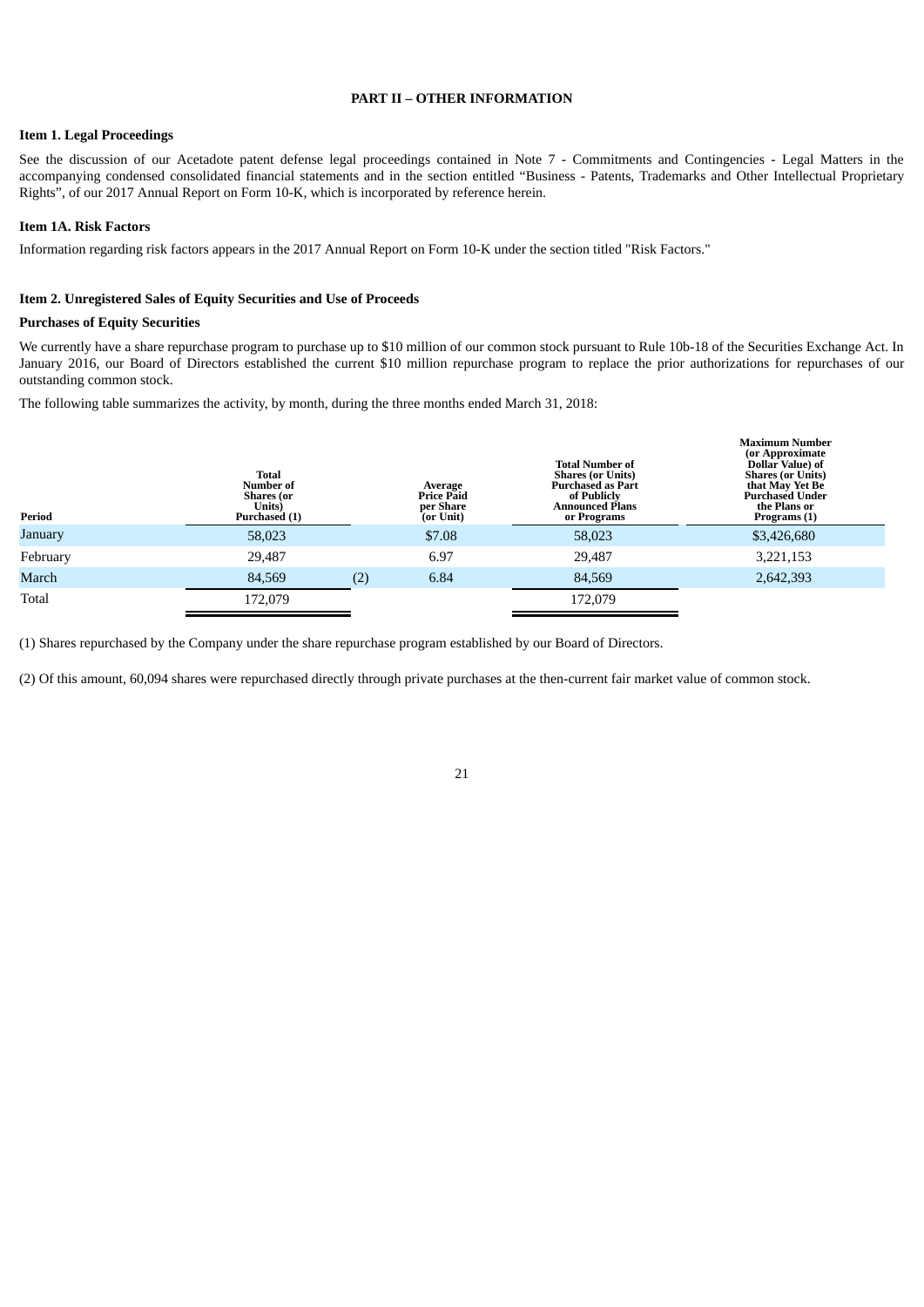# **Item 6. Exhibits**

| No.        | <b>Description</b>                                                                                                                                                                 |
|------------|------------------------------------------------------------------------------------------------------------------------------------------------------------------------------------|
| $31.1*$    | Certification of Chief Executive Officer Pursuant to Rule 13-14(a) of the Securities Exchange Act of 1934 as Adopted<br>Pursuant to Section 302 of the Sarbanes-Oxley Act of 2002. |
| $31.2*$    | Certification of Chief Financial Officer Pursuant to Rule 13-14(a) of the Securities Exchange Act of 1934 as Adopted<br>Pursuant to Section 302 of the Sarbanes-Oxley Act of 2002. |
| $32.1***$  | Certification of Chief Executive and Principal Financial Officer Pursuant to 18 U.S.C. Section 1350, as Adopted Pursuant<br>to Section 906 of the Sarbanes-Oxley Act of 2002.      |
| 101.INS*   | XBRL INSTANCE DOCUMENT - THE INSTANCE DOCUMENT DOES NOT APPEAR IN THE INTERACTIVE DATA FILE<br>BECAUSE ITS XBRL TAGS ARE EMBEDDED WITHIN THE INLINE XBRL DOCUMENT.                 |
| 101.SCH*   | XBRL TAXONOMY EXTENSION SCHEMA DOCUMENT                                                                                                                                            |
| $101.CAL*$ | XBRL TAXONOMY EXTENSION CALCULATION LINKBASE DOCUMENT                                                                                                                              |
| 101.DEF*   | XBRL TAXONOMY EXTENSION DEFINITION LINKBASE DOCUMENT                                                                                                                               |
| $101.LAB*$ | XBRL TAXONOMY EXTENSION LABEL LINKBASE DOCUMENT                                                                                                                                    |
| 101.PRE*   | XBRL TAXONOMY EXTENSION PRESENTATION LINKBASE DOCUMENT                                                                                                                             |

- \* Filed herewith.
- <span id="page-23-0"></span>\*\* Furnished herewith.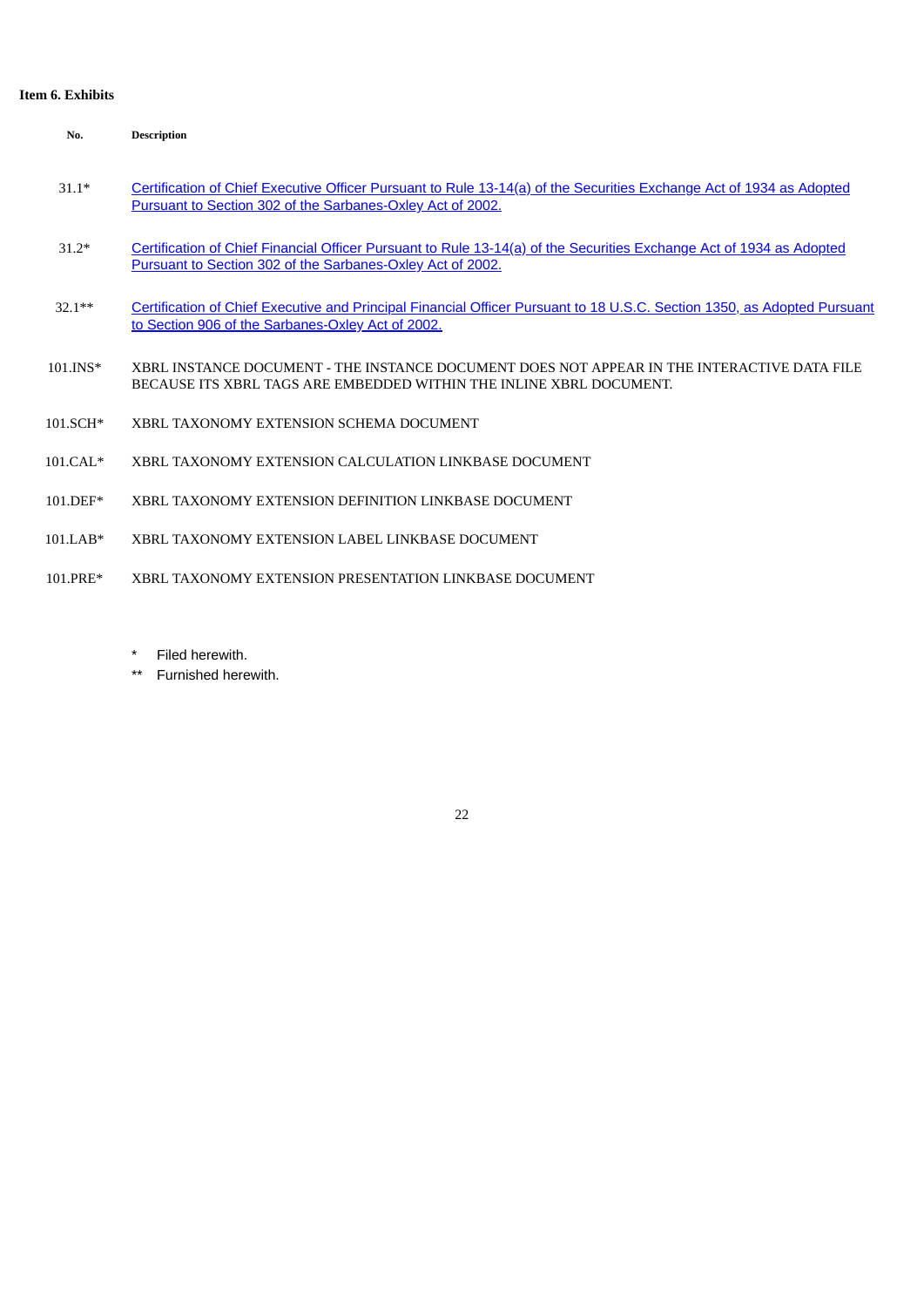# **SIGNATURES**

Pursuant to the requirements of the Securities Exchange Act of 1934, the registrant has duly caused this report to be signed on its behalf by the undersigned thereunto duly authorized.

Cumberland Pharmaceuticals Inc.

May 9, 2018 By: */s/ Michael Bonner*

Michael Bonner Chief Financial Officer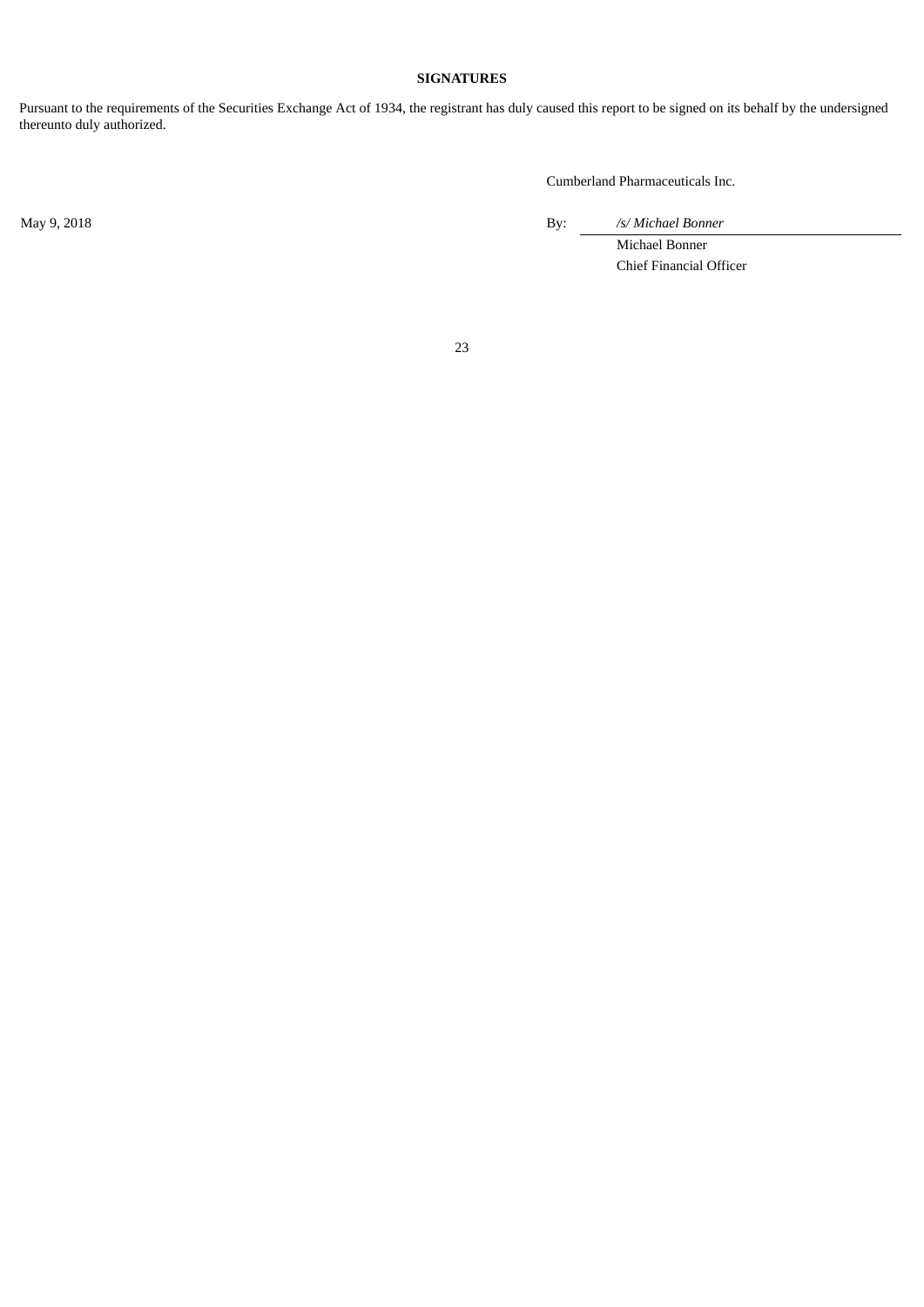# **CERTIFICATION OF CHIEF EXECUTIVE OFFICER PURSUANT TO SECTION 302 OF THE SARBANES-OXLEY ACT OF 2002**

<span id="page-25-0"></span>I, A.J. Kazimi, certify that:

1. I have reviewed this Form 10-Q of Cumberland Pharmaceuticals Inc.;

2. "Based on my knowledge, this report does not contain any untrue statement of a material fact or omit to state a material fact necessary to make the statements made, in light of the circumstances under which such statements were made, not misleading with respect to the period covered by this report;"

3. "Based on my knowledge, the financial statements, and other financial information included in this report, fairly present in all material respects the financial condition, results of operations and cash flows of the registrant as of, and for, the periods presented in this report;"

4. The registrant's other certifying officer and I are responsible for establishing and maintaining disclosure controls and procedures (as defined in Exchange Act Rules 13a-15(e) and 15d-15(e)) and internal control over financial reporting (as defined in Exchange Act Rules 13a-15(f) and 15d-15(f)) for the registrant and have:

(a) Designed such disclosure controls and procedures, or caused such disclosure controls and procedures to be designed under our supervision, to ensure that material information relating to the registrant, including its consolidated subsidiaries, is made known to us by others within those entities, particularly during the period in which this report is being prepared;

(b) Designed such internal control over financial reporting, or caused such internal control over financial reporting to be designed under our supervision, to provide reasonable assurance regarding the reliability of financial reporting and the preparation of financial statements for external purposes in accordance with generally accepted accounting principles;

(c) Evaluated the effectiveness of the registrant's disclosure controls and procedures and presented in this report our conclusions about the effectiveness of the disclosure controls and procedures, as of the end of the period covered by this report based on such evaluation; and

(d) Disclosed in this report any change in the registrant's internal control over financial reporting that occurred during the registrant's most recent fiscal quarter (the registrant's fourth fiscal quarter in the case of an annual report) that has materially affected, or is reasonably likely to materially affect, the registrant's internal control over financial reporting; and

5. "The registrant's other certifying officer and I have disclosed, based on our most recent evaluation of internal control over financial reporting, to the registrant's auditors and the audit committee of the registrant's board of directors (or persons performing the equivalent functions):

(a) All significant deficiencies and material weaknesses in the design or operation of internal control over financial reporting which are reasonably likely to adversely affect the registrant's ability to record, process, summarize and report financial information; and

(b) Any fraud, whether or not material, that involves management or other employees who have a significant role in the registrant's internal control over financial reporting.

May 9, 2018 By: */s/ A.J. Kazimi*

A.J. Kazimi Chief Executive Officer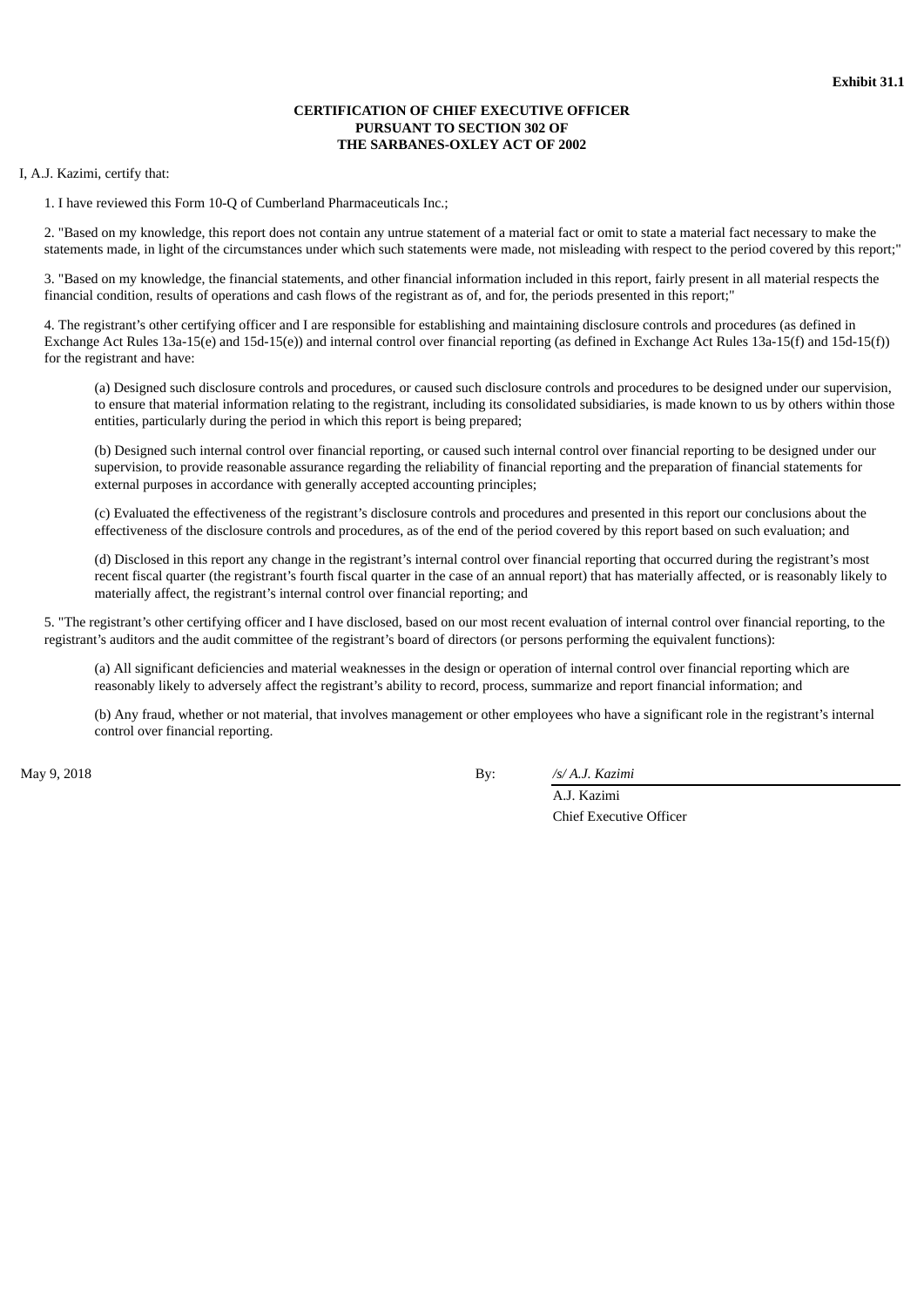# **CERTIFICATION OF CHIEF FINANCIAL OFFICER PURSUANT TO SECTION 302 OF THE SARBANES-OXLEY ACT OF 2002**

<span id="page-26-0"></span>I, Michael Bonner, certify that:

1. I have reviewed this Form 10-Q of Cumberland Pharmaceuticals Inc.;

2. "Based on my knowledge, this report does not contain any untrue statement of a material fact or omit to state a material fact necessary to make the statements made, in light of the circumstances under which such statements were made, not misleading with respect to the period covered by this report;"

3. "Based on my knowledge, the financial statements, and other financial information included in this report, fairly present in all material respects the financial condition, results of operations and cash flows of the registrant as of, and for, the periods presented in this report;"

4. The registrant's other certifying officer and I are responsible for establishing and maintaining disclosure controls and procedures (as defined in Exchange Act Rules 13a-15(e) and 15d-15(e)) and internal control over financial reporting (as defined in Exchange Act Rules 13a-15(f) and 15d-15(f)) for the registrant and have:

(a) Designed such disclosure controls and procedures, or caused such disclosure controls and procedures to be designed under our supervision, to ensure that material information relating to the registrant, including its consolidated subsidiaries, is made known to us by others within those entities, particularly during the period in which this report is being prepared;

(b) Designed such internal control over financial reporting, or caused such internal control over financial reporting to be designed under our supervision, to provide reasonable assurance regarding the reliability of financial reporting and the preparation of financial statements for external purposes in accordance with generally accepted accounting principles;

(c) Evaluated the effectiveness of the registrant's disclosure controls and procedures and presented in this report our conclusions about the effectiveness of the disclosure controls and procedures, as of the end of the period covered by this report based on such evaluation; and

(d) Disclosed in this report any change in the registrant's internal control over financial reporting that occurred during the registrant's most recent fiscal quarter (the registrant's fourth fiscal quarter in the case of an annual report) that has materially affected, or is reasonably likely to materially affect, the registrant's internal control over financial reporting; and

5. "The registrant's other certifying officer and I have disclosed, based on our most recent evaluation of internal control over financial reporting, to the registrant's auditors and the audit committee of the registrant's board of directors (or persons performing the equivalent functions):

(a) All significant deficiencies and material weaknesses in the design or operation of internal control over financial reporting which are reasonably likely to adversely affect the registrant's ability to record, process, summarize and report financial information; and

(b) Any fraud, whether or not material, that involves management or other employees who have a significant role in the registrant's internal control over financial reporting.

May 9, 2018 By: */s/ Michael Bonner*

Michael Bonner Chief Financial Officer